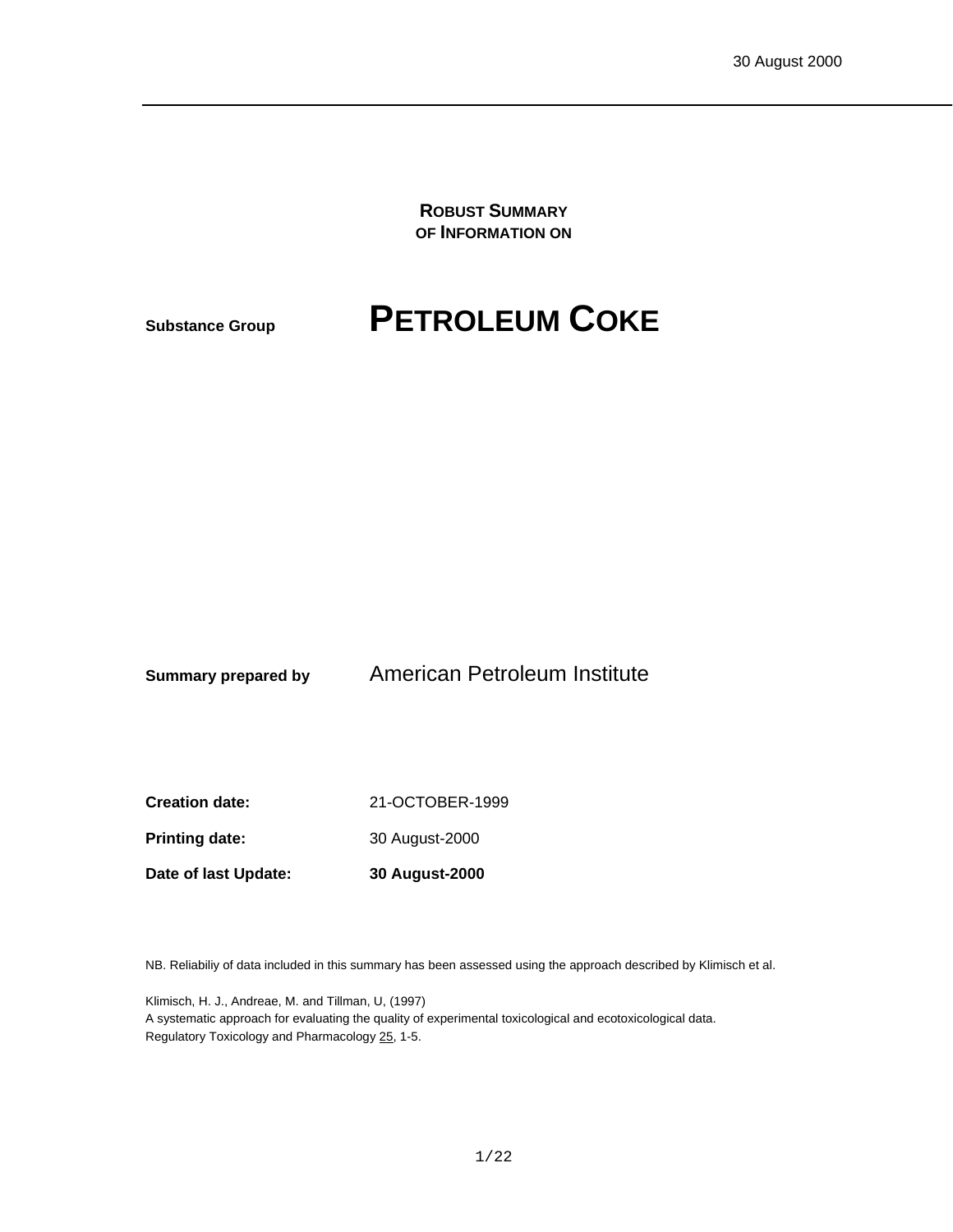### **1.1 General Substance Information**

| Substance type:<br><b>Physical status:</b> | Petroleum product<br>Solid                                                                                                                                                                                                                                                                                                                                                                                                  |
|--------------------------------------------|-----------------------------------------------------------------------------------------------------------------------------------------------------------------------------------------------------------------------------------------------------------------------------------------------------------------------------------------------------------------------------------------------------------------------------|
|                                            | Petroleum coke is a black solid produced by the thermal decomposition of<br>petroleum fractions. It may be one of two basic types viz.<br>GREEN petroleum coke (CAS # 64741-79-3) or<br>CALCINED petroleum coke (CAS # 64743-05-1).                                                                                                                                                                                         |
|                                            | GREEN coke can be prepared by different processes and as a consequence<br>may be described as either delayed process coke, fluid process coke or<br>flexicoke.                                                                                                                                                                                                                                                              |
|                                            | GREEN Coke may contain up to 15% residual hydrocarbon.                                                                                                                                                                                                                                                                                                                                                                      |
|                                            | CALCINED coke is produced by heating green coke to temperatures up to<br>1200°C. The resulting material consists essentially of carbon and contains<br>virtually no hydrocarbon.                                                                                                                                                                                                                                            |
|                                            | With one exception, all the studies summarised in this document have been<br>conducted on GREEN coke. It is envisaged that because of the essential<br>difference between GREEN and CALCINED coke (ie a higher hydrocarbon<br>content) the results from the studies on GREEN coke represent a worst case<br>situation and that CALCINED coke would be no more toxic than the GREEN<br>coke samples that have been examined. |
|                                            |                                                                                                                                                                                                                                                                                                                                                                                                                             |

## **1.2 Synonyms**

Green coke Calcined coke Delayed process coke Flexicoke Fluid process coke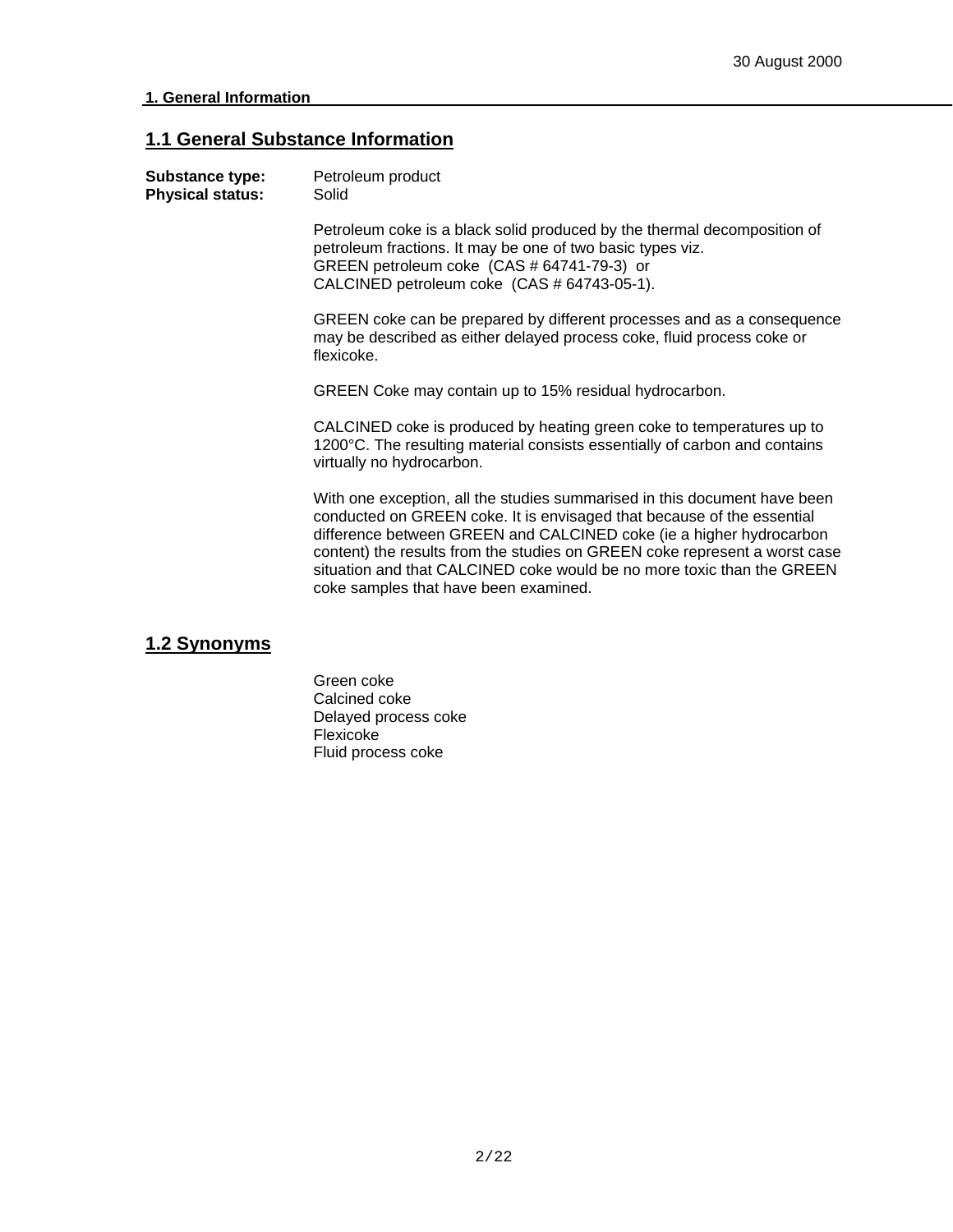| 2.1 Melting Point                 |                                                                          |                                                                      |                                            |                                                                                                               |     |
|-----------------------------------|--------------------------------------------------------------------------|----------------------------------------------------------------------|--------------------------------------------|---------------------------------------------------------------------------------------------------------------|-----|
|                                   |                                                                          | Not relevant                                                         |                                            |                                                                                                               |     |
| 2.2 Boiling Point                 |                                                                          |                                                                      |                                            |                                                                                                               |     |
|                                   |                                                                          | Not relevant                                                         |                                            |                                                                                                               |     |
| 2.3 Density                       |                                                                          |                                                                      |                                            |                                                                                                               |     |
| Type:<br>Value:<br><b>Remark:</b> | Bulk density (kg/dm <sup>3</sup> )<br>Real density (kg/dm <sup>3</sup> ) | <b>Bulk density</b><br>$0.7 - 0.95$ g/cm <sup>3</sup><br>as follows: | Green coke<br>$0.7 - 0.9$<br>$1.35 - 1.45$ | Data summarised by CONCAWE for Green and Calcined coke are<br>Calcined coke<br>$0.75 - 0.95$<br>$2.06 - 2.16$ |     |
| <b>Reliability:</b>               |                                                                          |                                                                      | information may be useful as a guide.      | 4, not assignable, - source of original data unknown. However,                                                |     |
|                                   |                                                                          |                                                                      |                                            |                                                                                                               | (1) |
| 2.3.1 Granulometry                |                                                                          | Not relevant                                                         |                                            |                                                                                                               |     |
| 2.4 Vapour Pressure               |                                                                          |                                                                      |                                            |                                                                                                               |     |
|                                   |                                                                          | Not relevant                                                         |                                            |                                                                                                               |     |
|                                   | 2.5 Partition Coefficient                                                |                                                                      |                                            |                                                                                                               |     |
|                                   |                                                                          | Not relevant                                                         |                                            |                                                                                                               |     |
| 2.6.1 Water Solubility            |                                                                          |                                                                      |                                            |                                                                                                               |     |
|                                   |                                                                          | Insoluble                                                            |                                            |                                                                                                               |     |
| 2.6.2 Surface Tension             |                                                                          | Not relevant                                                         |                                            |                                                                                                               |     |
| 2.7 Flash Point                   |                                                                          |                                                                      |                                            |                                                                                                               |     |
|                                   |                                                                          | Not relevant                                                         |                                            |                                                                                                               |     |
| 2.8 Auto Flammability             |                                                                          |                                                                      |                                            |                                                                                                               |     |
|                                   |                                                                          | Not relevant                                                         |                                            |                                                                                                               |     |
| 2.9 Flammability                  |                                                                          |                                                                      |                                            |                                                                                                               |     |
|                                   |                                                                          | Not relevant                                                         |                                            |                                                                                                               |     |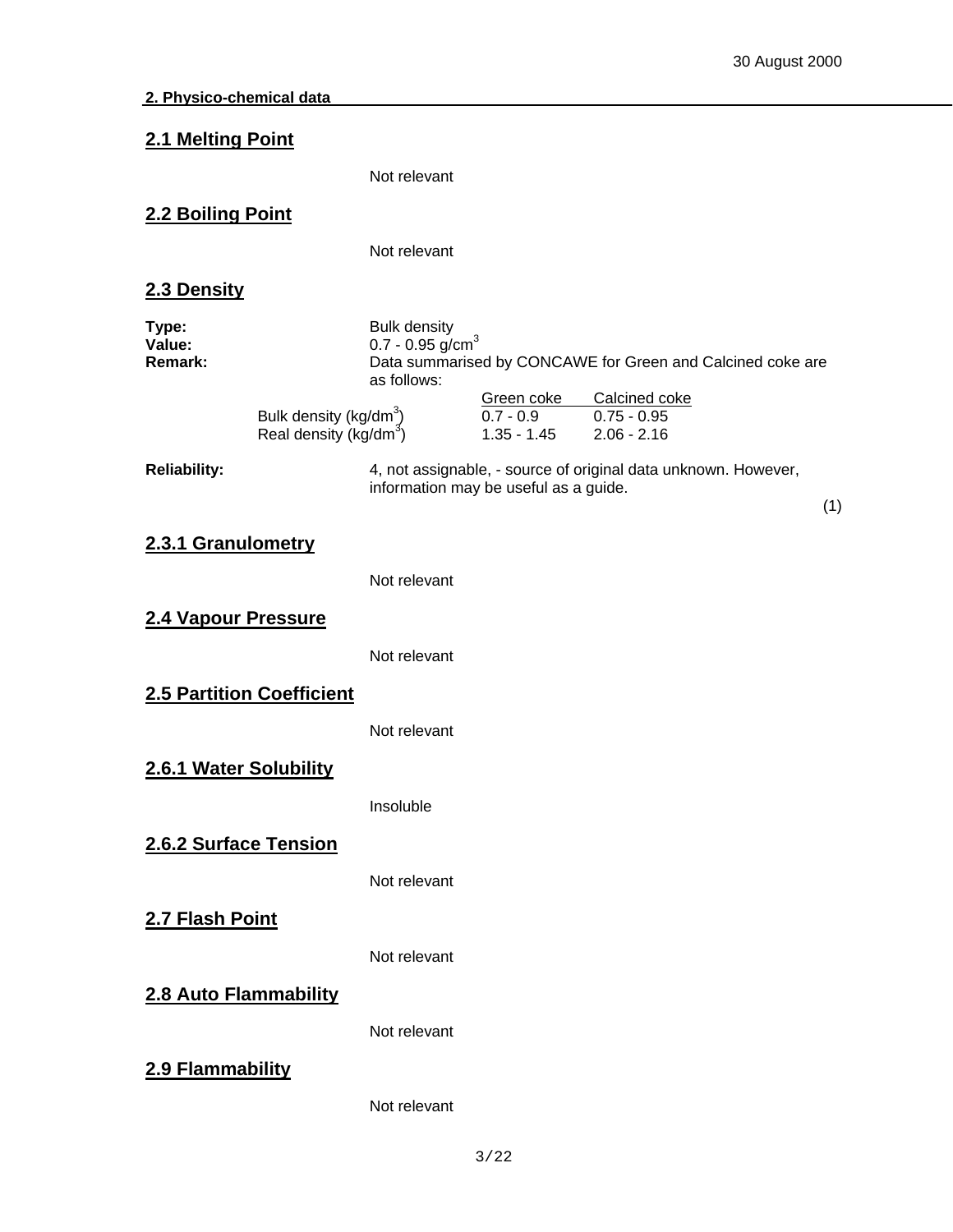## **2.11 Oxidizing Properties**

Not relevant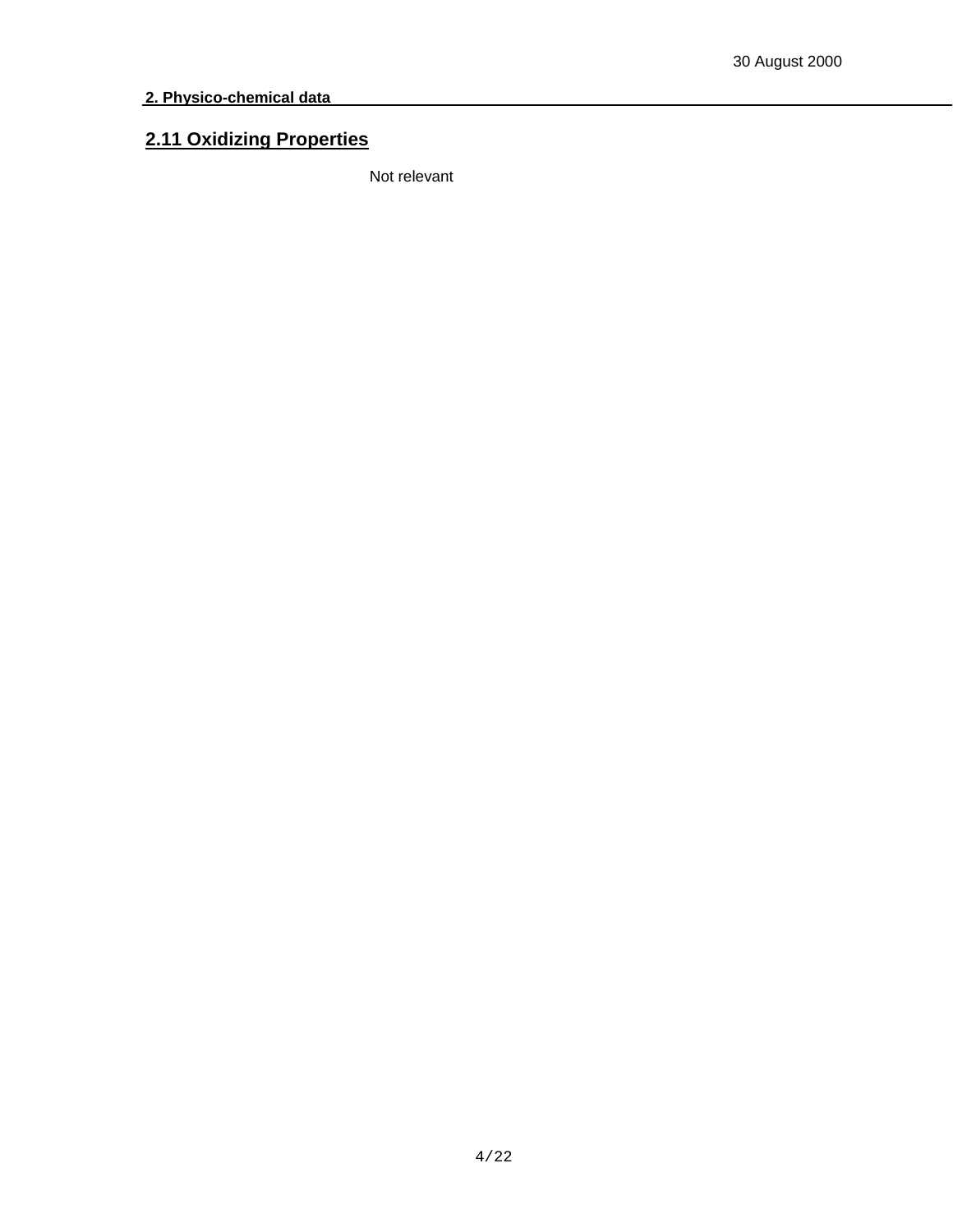## **3.1.1 Photodegradation**

Not relevant

#### **3.1.2 Stability in Water**

Petroleum coke is an insoluble solid, consisting essentially of carbon.

#### **3.1.3 Stability in Soil**

Stable

## **3.4 Mode of Degradation in Actual Use**

Not relevant

**3.5 Biodegradation**

Not biodegradable

## **3.6 BOD5, COD or BOD5/COD Ratio**

Not relevant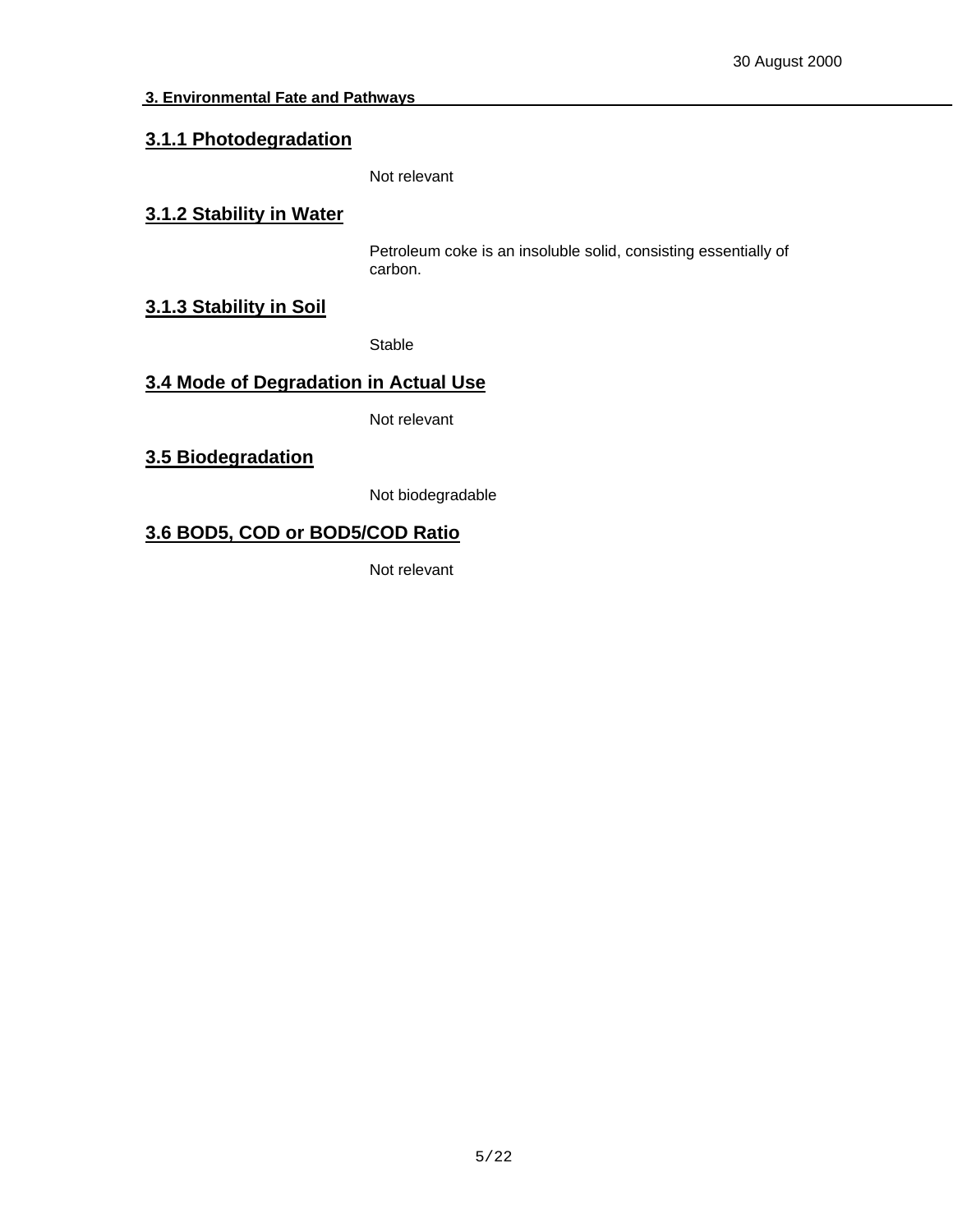## **5.1 Acute Toxicity**

## **5.1.2 Acute Inhalation Toxicity**

| <b>Species:</b>           | Rat                                                                   |
|---------------------------|-----------------------------------------------------------------------|
| Sex:                      | Male/female                                                           |
| <b>Number of Animals:</b> | 300                                                                   |
| <b>Vehicle:</b>           | Air as diluent                                                        |
| <b>Exposure time:</b>     | $6$ hour(s)                                                           |
| Value:                    | $> 30.7$ mg/l                                                         |
| Year:                     | 1981                                                                  |
| GLP:                      | Yes                                                                   |
| <b>Test substance:</b>    | Green petroleum coke (CAS # 64741-79-3)                               |
|                           | Calcined petroleum coke (CAS # 64743-05-1)                            |
| Remark:                   | No studies have been carried out to determine the acute inhalation    |
|                           | $LC_{50}$ for petroleum coke following a single exposure. However,    |
|                           | longer-term repeat-dose studies have been carried out and a full      |
|                           | description of these is given in Section 5.4. In these studies, doses |
|                           | causing no effect after a 6 hour exposure to petroleum coke can be    |
|                           | determined; they are as follows:                                      |
|                           |                                                                       |
|                           | $C_{\text{model}}$<br>$\sim$<br>D-f                                   |

| <b>Species</b>   | $LC_{50}$                 | Ref.                            |
|------------------|---------------------------|---------------------------------|
| Rat              | $>30.7$ mg/m <sup>3</sup> | <b>IRDC (1985)</b>              |
| Monkey           | $>30.7$ mg/m <sup>3</sup> | <b>IRDC (1985)</b>              |
| Rat <sup>*</sup> | $>50.0$ mg/m <sup>3</sup> | Huntingdon Life Sciences (1999) |

\* This experiment applies to green and calcined coke.

(5, 6)

## **5.4 Repeated Dose Toxicity**

| <b>Species:</b>                | Rat                                                                                                                                                                                                                                                                                                                                                                                                                                       |
|--------------------------------|-------------------------------------------------------------------------------------------------------------------------------------------------------------------------------------------------------------------------------------------------------------------------------------------------------------------------------------------------------------------------------------------------------------------------------------------|
| Sex:                           | Male/female                                                                                                                                                                                                                                                                                                                                                                                                                               |
| Strain:                        | Sprague-Dawley                                                                                                                                                                                                                                                                                                                                                                                                                            |
| Route of administration:       | Inhalation                                                                                                                                                                                                                                                                                                                                                                                                                                |
| <b>Exposure period:</b>        | 2 Years                                                                                                                                                                                                                                                                                                                                                                                                                                   |
| <b>Frequency of treatment:</b> | 6 hours/day, 5 days/week for 2 years (except holidays)                                                                                                                                                                                                                                                                                                                                                                                    |
| Post. observation. period:     | <b>None</b>                                                                                                                                                                                                                                                                                                                                                                                                                               |
| Doses:                         | 10.2 and 30.7 mg/m <sup>3</sup>                                                                                                                                                                                                                                                                                                                                                                                                           |
| <b>Control Group:</b>          | Yes, concurrent no treatment                                                                                                                                                                                                                                                                                                                                                                                                              |
| LOAEL:                         | 10.7 mg/m <sup>3</sup>                                                                                                                                                                                                                                                                                                                                                                                                                    |
| Year:                          | 1981                                                                                                                                                                                                                                                                                                                                                                                                                                      |
| GLP:                           | No.                                                                                                                                                                                                                                                                                                                                                                                                                                       |
| Test substance:                | Green petroleum coke (Delayed process, micronized),<br>$CAS \# 64741 - 79 - 3$ .<br>There was a stable particle size distribution of 3.1 microns over the<br>duration of the study.<br>A full analysis of the coke sample (approximately 90% carbon) was<br>undertaken at the beginning and at the end of the study. The results<br>showed that there had been no change in the sample. A complete<br>analysis is provided in the report. |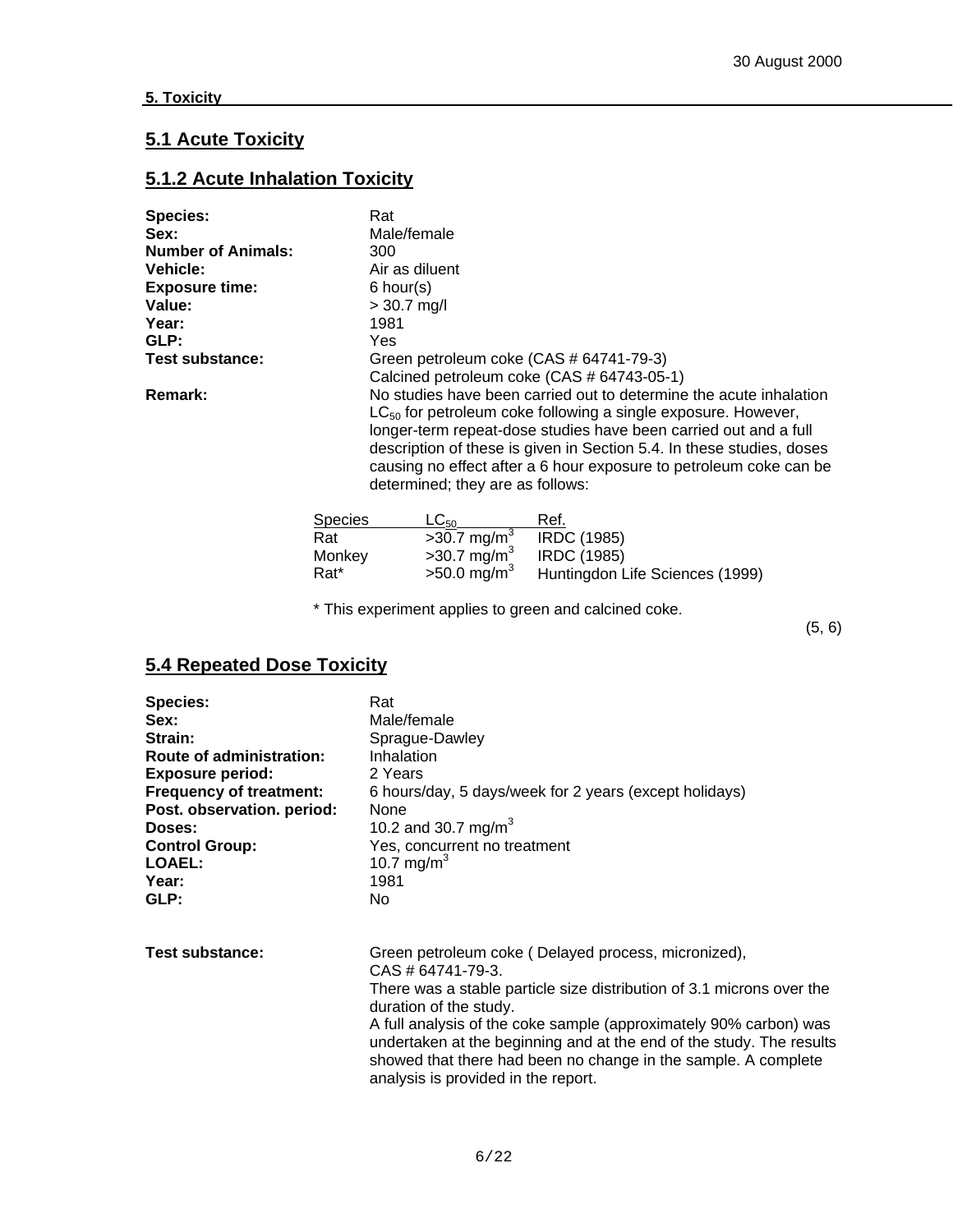|  | Toxicity |  |
|--|----------|--|
|  |          |  |

| <u>э. тохісіту</u> |                                                                                                                                                                                                                                                                                                                                                                                                                                                                                                                                                                                                                    |
|--------------------|--------------------------------------------------------------------------------------------------------------------------------------------------------------------------------------------------------------------------------------------------------------------------------------------------------------------------------------------------------------------------------------------------------------------------------------------------------------------------------------------------------------------------------------------------------------------------------------------------------------------|
| Method:            | Groups of 150 male and 150 female rats underwent whole body<br>exposures to the powdered test materials at concentrations of 10.2<br>and 30.7 mg/m <sup>3</sup> for 6 hours daily, 5 days a week for 2 years<br>(holidays excepted).<br>A group of 150 rats of each sex served as untreated controls.                                                                                                                                                                                                                                                                                                              |
|                    | Chamber concentrations were confirmed daily by means of a<br>gravimetric sampling procedure.                                                                                                                                                                                                                                                                                                                                                                                                                                                                                                                       |
|                    | Animals were observed twice daily for mortality, weekly for a fuller<br>clinical examination and body weights were also recorded weekly.<br>10 male and 10 female rats underwent ophthalmologic examination<br>after 3, 6, 12 18 and 24 months of exposure.                                                                                                                                                                                                                                                                                                                                                        |
|                    | Baseline clinical laboratory determinations were made prior to the<br>exposures on 10 rats of each sex from each group. Clinical chemical<br>and haematological evaluations were undertaken on 10 rats of each<br>sex after 1, 3, 6, 12, 18 and 24 months exposure.                                                                                                                                                                                                                                                                                                                                                |
|                    | All rats dying or sacrificed in extremis were necropsied. Scheduled<br>interim sacrifices were made as follows: 10/sex/group after 5 days<br>and 1 month's exposure; 20/sex/group after 3, 6 and 12 months<br>exposure; 10/sex/group after 18 months exposure. All survivors at<br>24 months were necropsied. Weights of major organs were recorded<br>at necropsy and a wide range of tissues examined histologically.                                                                                                                                                                                            |
|                    | A complete cytogenetics evaluation was undertaken on 10 rats of<br>each sex after 5 days and 12 months exposure. Slide preparations<br>were also made for cytogenetic evaluations on 10 rats of each sex<br>after 1, 3 and 6 months exposure. After approximately 221/2 months<br>5-9 rats/sex/group were evaluated. All data were evaluated using<br>appropriate statistical analyses.                                                                                                                                                                                                                            |
| <b>Result:</b>     | There were no treatment-related effects with repect to clinical<br>condition, growth rates, ophthalmological findings, or serum<br>biochemistry. Furthermore, the cytogenetic evaluations did not differ<br>from those for control animals. Although there were statistically<br>significant differences with respect to segmented neutrophils and<br>lymphocytes between treated and control rats, these were not<br>consistent throughout the study. It was concluded that these<br>changes were probably indicative of a mild inflammatory reaction as<br>a result of deposition of test material in the lungs. |
|                    | There were significant dose related increases in absolute and<br>relative lung plus trachea weights in the 30.7mg/m <sup>3</sup> group when<br>compared to controls. The effects were noted after 3 months<br>exposure for females and 6 months exposure for males. In the low<br>dose group the effects were seen in females after 18 months<br>and in males after 24 months exposure.                                                                                                                                                                                                                            |
|                    | At necropsy it was noted that the exposed rats had gray/black<br>discolouration and foci of the lung and black thoracic lymph nodes at<br>all measurement periods and at termination. Lung masses or<br>nodules were observed at the 18 month and 24 month sacrifice and<br>in rats dying spontaneously or sacrificed in extremis between 18 and<br>24 months. These masses or nodules corresponded to the                                                                                                                                                                                                         |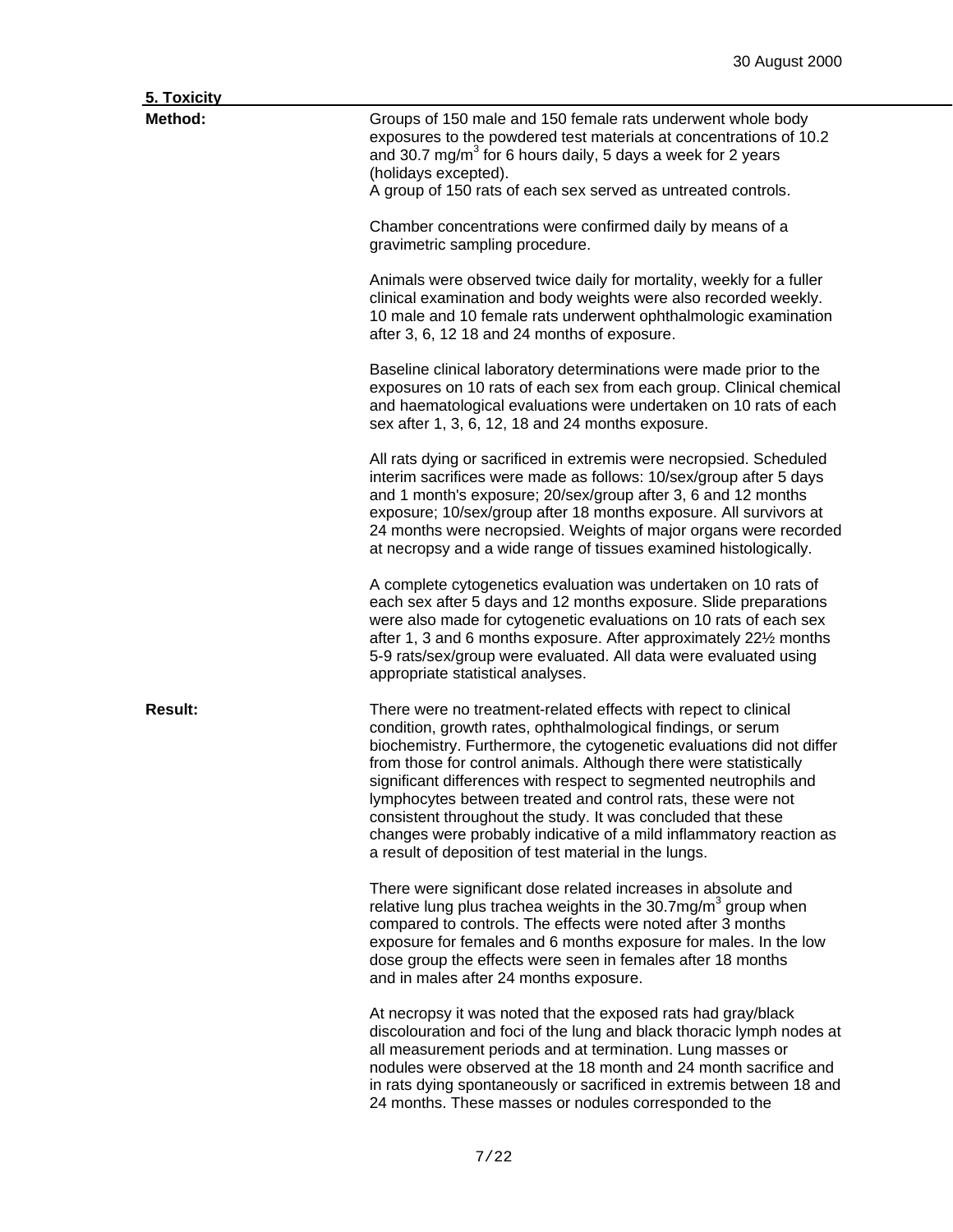microscopic findings of keratin cysts.

|                     | Histological examination showed that chronic pulmonary<br>inflammation had occurred at the 3, 6, 12 and 18 month intervals.<br>Pulmonary sclerosis, squamous alveolar metaplasia and a keratin<br>cyst were first observed in rats at the 18 month sacrifice and the<br>incidence of these findings increased during the last 6 months of the<br>study.<br>Overall, the microscopic changes observed increased in severity<br>with increasing exposure concentration and increasing duration of<br>exposure.<br>This result is undoubtedly due to deposition of test material and the<br>occurence of an inflammatory response in the lung which was<br>refelected in an increased lung weight.<br>Other than changes in the lung, there were no other significant<br>treatment related changes and there was no evidence of a<br>carcinogenic reponse to exposure to petroleum coke. |
|---------------------|---------------------------------------------------------------------------------------------------------------------------------------------------------------------------------------------------------------------------------------------------------------------------------------------------------------------------------------------------------------------------------------------------------------------------------------------------------------------------------------------------------------------------------------------------------------------------------------------------------------------------------------------------------------------------------------------------------------------------------------------------------------------------------------------------------------------------------------------------------------------------------------|
| <b>Remark:</b>      | Note that the results of the cytogenetic evaluations are also reported<br>in section 5.6.                                                                                                                                                                                                                                                                                                                                                                                                                                                                                                                                                                                                                                                                                                                                                                                             |
| <b>Reliability:</b> | 1, valid without restriction. This is a well documented study. All raw<br>data are available for further evaluation if required. Although the<br>study was not conducted according to GLP, there were thorough<br>quality assurance reviews for all segments of the study.<br>(6)                                                                                                                                                                                                                                                                                                                                                                                                                                                                                                                                                                                                     |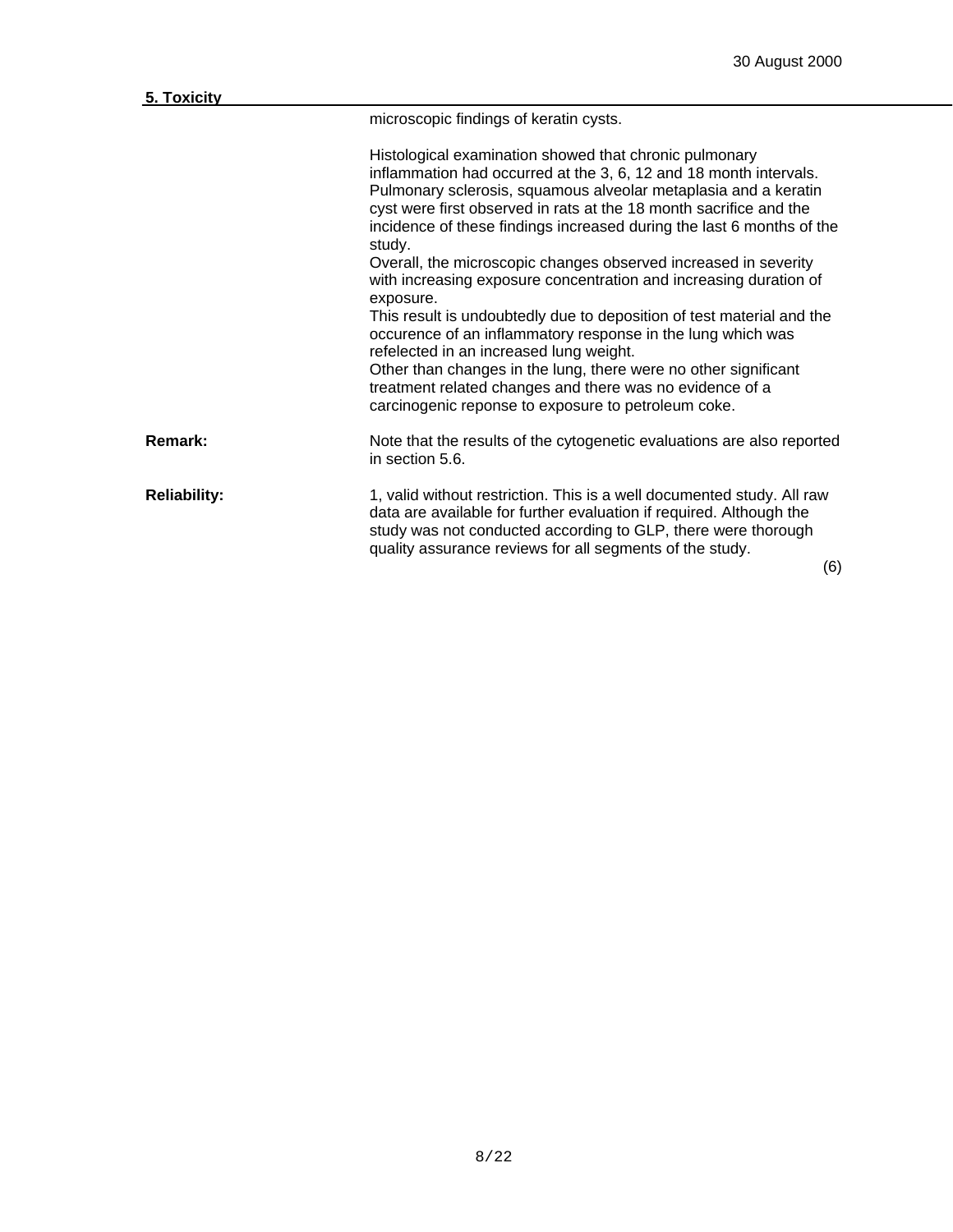| <b>Species:</b><br>Sex:<br>Strain:<br><b>Route of administration:</b><br><b>Exposure period:</b><br><b>Frequency of treatment:</b><br>Post. Observation period:<br>Doses:<br><b>Control Group:</b><br><b>NOAEL:</b><br><b>Test substance:</b><br>Year:<br>GLP:<br><b>Test condition:</b> | Rat<br>Male<br>Fischer 344<br>Inhalation<br>6 hours per day for 5 days<br>Daily for 5 days<br>63 days<br>50 mg/ $m3$<br>Yes<br>$> 50$ mg/m <sup>3</sup><br>1999<br>Yes<br>concentrations of 50 mg/m <sup>3</sup> .<br>Titanium dioxide<br>Silicon dioxide<br>Green coke<br>Calcined coke<br>Titanium dioxide<br>Silicon dioxide<br>Calcined coke<br>Green coke | Green petroleum coke (CAS # 64741-79-3), 100% pure<br>Calcined petroleum coke (CAS # 64743-05-1), 99.5% pure<br>The test materials were delivered as dusts to the 40 litre nose-only<br>inhalation chambers at nominal concentrations of 50 mg/m <sup>3</sup> .<br>The control materials titanium dioxide (negative control) and silicon<br>dioxide (positive control) were also delivered as dusts at nominal<br>The actual mass median aerodynamic diameters for the particles of<br>test and control materials was determined and were as follows:<br>$0.9433 \mu m$<br>1.737 µm<br>2.712 µm<br>2.692 µm<br>Chamber concentrations were monitored and found to be:<br>53.2 mg/m <sup>3</sup><br>51.0 mg/m <sup>3</sup><br>45.0 mg/m <sup>3</sup><br>58.2 mg/m <sup>3</sup>                                                                                                                                         |
|------------------------------------------------------------------------------------------------------------------------------------------------------------------------------------------------------------------------------------------------------------------------------------------|----------------------------------------------------------------------------------------------------------------------------------------------------------------------------------------------------------------------------------------------------------------------------------------------------------------------------------------------------------------|-----------------------------------------------------------------------------------------------------------------------------------------------------------------------------------------------------------------------------------------------------------------------------------------------------------------------------------------------------------------------------------------------------------------------------------------------------------------------------------------------------------------------------------------------------------------------------------------------------------------------------------------------------------------------------------------------------------------------------------------------------------------------------------------------------------------------------------------------------------------------------------------------------------------------|
| Method:                                                                                                                                                                                                                                                                                  | made for these extra animals.                                                                                                                                                                                                                                                                                                                                  | Groups of 40 male rats were exposed to either titanium dioxide,<br>silicon dioxide, green coke or calcined coke, each at a nominal<br>concentration of 50 mg/m <sup>3</sup> . The nose-only exposures were for 6<br>hours each day for 5 consecutive days. 10 animals from each group<br>were sacrificed 7, 28 and 63 days after the last exposure. Clinical<br>examination was undertaken throughout the study and body weights<br>were recorded twice pre-test, once during exposure and weekly<br>thereafter. At sacrifice bronchoalveolar lavage was performed and a<br>biochemical and cytological examination was made on the lavage<br>fluid. An extra 10 rats from each group were sacrificed 63 days post<br>exposure. For these animals brain and lung weights were recorded<br>and a complete macroscopic post mortem examination was<br>undertaken. A histopathological examination of the lungs was also |
| <b>Result:</b>                                                                                                                                                                                                                                                                           |                                                                                                                                                                                                                                                                                                                                                                | There were no mortalities during the study and there were no<br>significant exposure-related clinical findings, apart from a slight<br>discolouration of the fur of those animals exposed to coke and a<br>slight increase in incidence of chromodacryorrhea in all groups<br>except the $TiO2$ group. Apart from marginal weight loss which<br>occured during the exposure period only, no significant effect on<br>growth rates were observed for any treatment group in the study.<br>At the day 7 and day 28 interval, analysis of the bronchiolar lavage                                                                                                                                                                                                                                                                                                                                                         |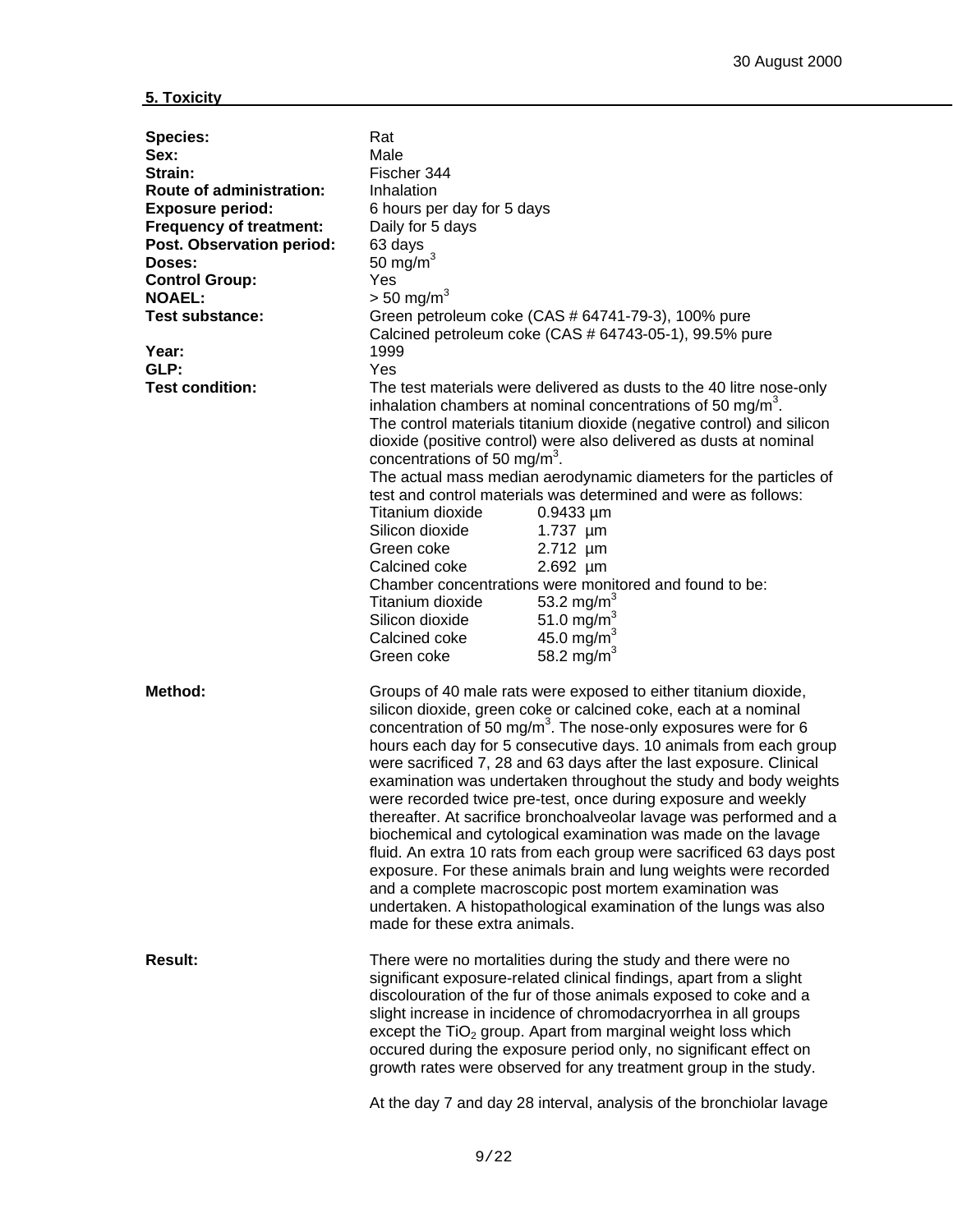| 5. Toxicity         |                                                                                                                                                                                                                                                                                                                                                                                                                                                                                                                                          |
|---------------------|------------------------------------------------------------------------------------------------------------------------------------------------------------------------------------------------------------------------------------------------------------------------------------------------------------------------------------------------------------------------------------------------------------------------------------------------------------------------------------------------------------------------------------------|
|                     | fluid did not give any indication of pulmonary toxicity. However, at<br>the day 63 interval a pulmonary effect was noted in the $SiO2$ animals<br>and to a lesser degree in the coke exposed animals. The effects in<br>the coke-exposed animals were considered to be a 'slight effect'.<br>The changes noted were: an increase in n-acetylglucosamidase,<br>total protein, total cell count, neutrophil and lymphocyte count.                                                                                                          |
|                     | At 63 days, lung weights of those animals exposed to coke were<br>considered to be comparable with those of both control groups.<br>Although red discolouration of the lungs and parabronchial lymph<br>nodes of the coke-exposed animals was observed this was not<br>regarded as being of toxicological significance. Some inflammation<br>was observed in all treatment groups. The increasing severity of the<br>inflammation was in the order: $TiO2$ , calcined coke, green coke and<br>$SiO2$ , the latter being the most severe. |
|                     | Overall, it was concluded that neither calcined nor green coke<br>caused a fibrogenic effect in the lungs when compared to silicon<br>dioxide and titanium dioxide. Although some pulmonary<br>inflammation occured, it was less severe than that caused by silicon<br>dioxide, and more severe than that caused by titanium dioxide.<br>Inflammation was slightly greater in the green coke when compared<br>to the calcined coke.                                                                                                      |
| <b>Reliability:</b> | 1, valid without restriction.                                                                                                                                                                                                                                                                                                                                                                                                                                                                                                            |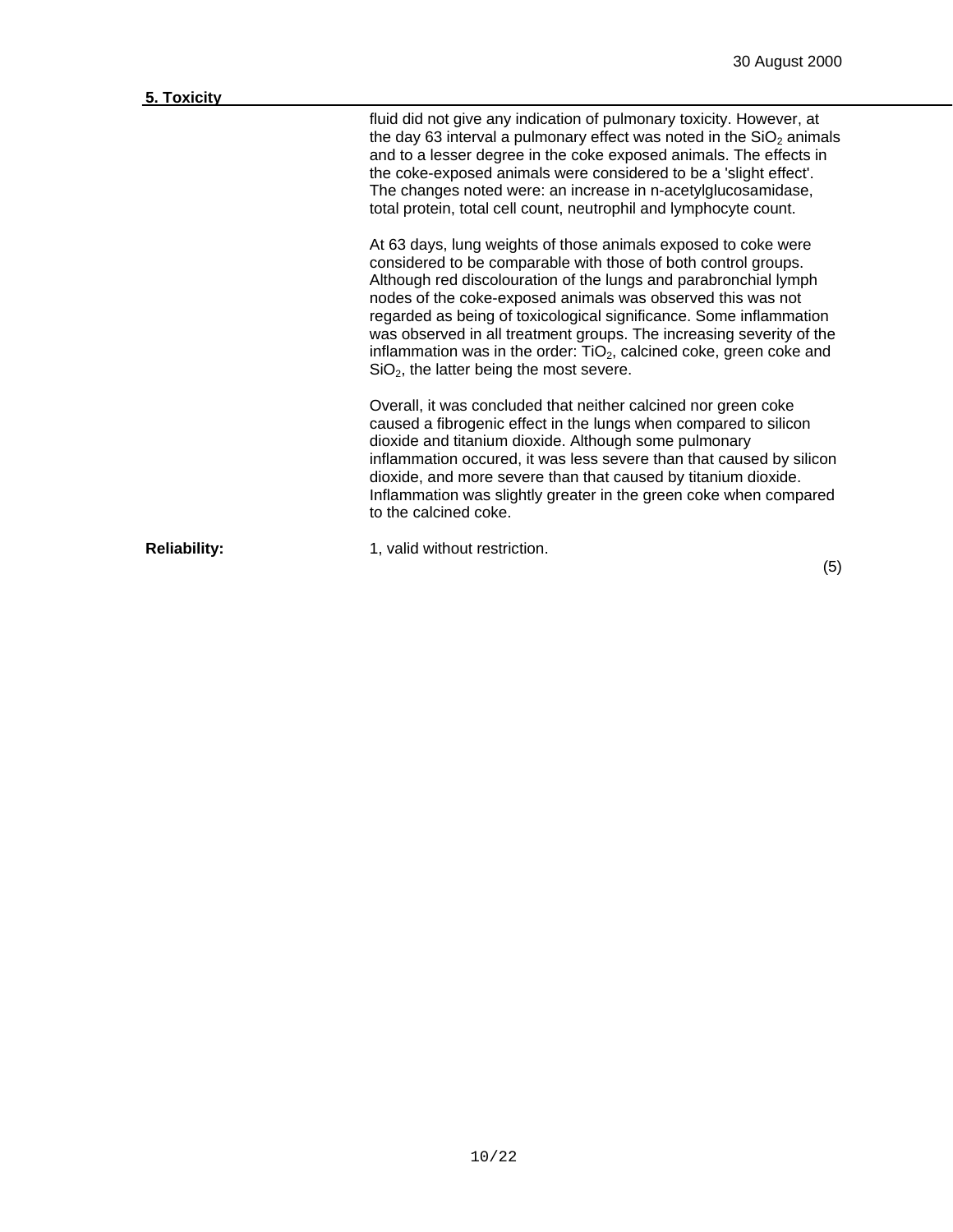| <b>Species:</b><br>Sex:<br>Strain:<br>Route of administration:<br><b>Exposure period:</b><br><b>Frequency of treatment:</b><br>Post. observation period:<br>Doses:<br><b>Control Group:</b><br>Method:<br>Year:<br>GLP:<br><b>Test substance:</b> | Primate<br>Male/female<br>Macaca Fascicularis<br>Inhalation<br>24 Months<br>6 hours/day, 5days/week for 24 months (excluding holidays)<br>None<br>10.2 and 30.7 mg/m <sup>3</sup><br>Yes, concurrent no treatment<br>2-year primate inhalation study<br>1981<br>N <sub>o</sub><br>Green petroleum coke (Delayed process, micronized),<br>CAS # 64741-79-3<br>There was a stable particle size distribution over the duration of the<br>study of 3.1 microns.<br>A full analysis of the coke sample (approximately 90% carbon) was<br>undertaken at the beginning and at the end of the study. The results<br>showed that there had been no change in the sample over the<br>period of the study. A complete analysis is provided in the report.                                                                                                                                                                                                                                                                                                                                                                                                                                                                                                                |
|---------------------------------------------------------------------------------------------------------------------------------------------------------------------------------------------------------------------------------------------------|----------------------------------------------------------------------------------------------------------------------------------------------------------------------------------------------------------------------------------------------------------------------------------------------------------------------------------------------------------------------------------------------------------------------------------------------------------------------------------------------------------------------------------------------------------------------------------------------------------------------------------------------------------------------------------------------------------------------------------------------------------------------------------------------------------------------------------------------------------------------------------------------------------------------------------------------------------------------------------------------------------------------------------------------------------------------------------------------------------------------------------------------------------------------------------------------------------------------------------------------------------------|
| Method:                                                                                                                                                                                                                                           | Groups of 4 male and 4 female mature, adult monkeys underwent<br>whole body exposures to the powdered test materials at<br>concentrations of 10.2 and 30.7 mg/m <sup>3</sup> for 6 hours daily, 5 days a<br>week for 2 years (holidays excepted).<br>A group of 4 monkeys of each sex served as untreated controls.<br>Chamber concentrations were confirmed daily by means of a<br>gravimetric sampling procedure.<br>Animals were observed twice daily for mortality, monthly for a fuller<br>clinical examination and body weights were also recorded monthly.<br>Ophthalmologic examinations were conducted on all monkeys prior<br>to exposure and after 1, 3, 6, 12 18 and 24 months of exposure.<br>Baseline clinical laboratory determinations were made twice prior to<br>the exposures on all monkeys.<br>Clinical chemical and haematological evaluations were undertaken<br>on all monkeys after 1, 3, 6, 12, 18 and 24 months exposure.<br>All survivors at 24 months were necropsied. Weights of major<br>organs were recorded at necropsy and a wide range of tissues<br>examined histologically.<br>After 24 months exposure all monkeys were evaluated for calcium<br>and phosphorus levels in bone ash, using samples from femur and<br>rib. |
|                                                                                                                                                                                                                                                   | All data were evaluated using appropriate statistical analyses.                                                                                                                                                                                                                                                                                                                                                                                                                                                                                                                                                                                                                                                                                                                                                                                                                                                                                                                                                                                                                                                                                                                                                                                                |
| <b>Result:</b>                                                                                                                                                                                                                                    | There were no treatment related effects with repect to clinical<br>condition, growth rates, ophthalmological findings, serum<br>biochemistry or haematological parameters.<br>There were significant dose related increases in absolute and<br>relative lung plus trachea weights in both dose groups of male and<br>females after 24 months exposure.<br>At necropsy it was noted that the exposed monkeys had gray/black<br>discolouration and foci of the lung and black thoracic lymph nodes.<br>Histological examination showed trace to moderate                                                                                                                                                                                                                                                                                                                                                                                                                                                                                                                                                                                                                                                                                                         |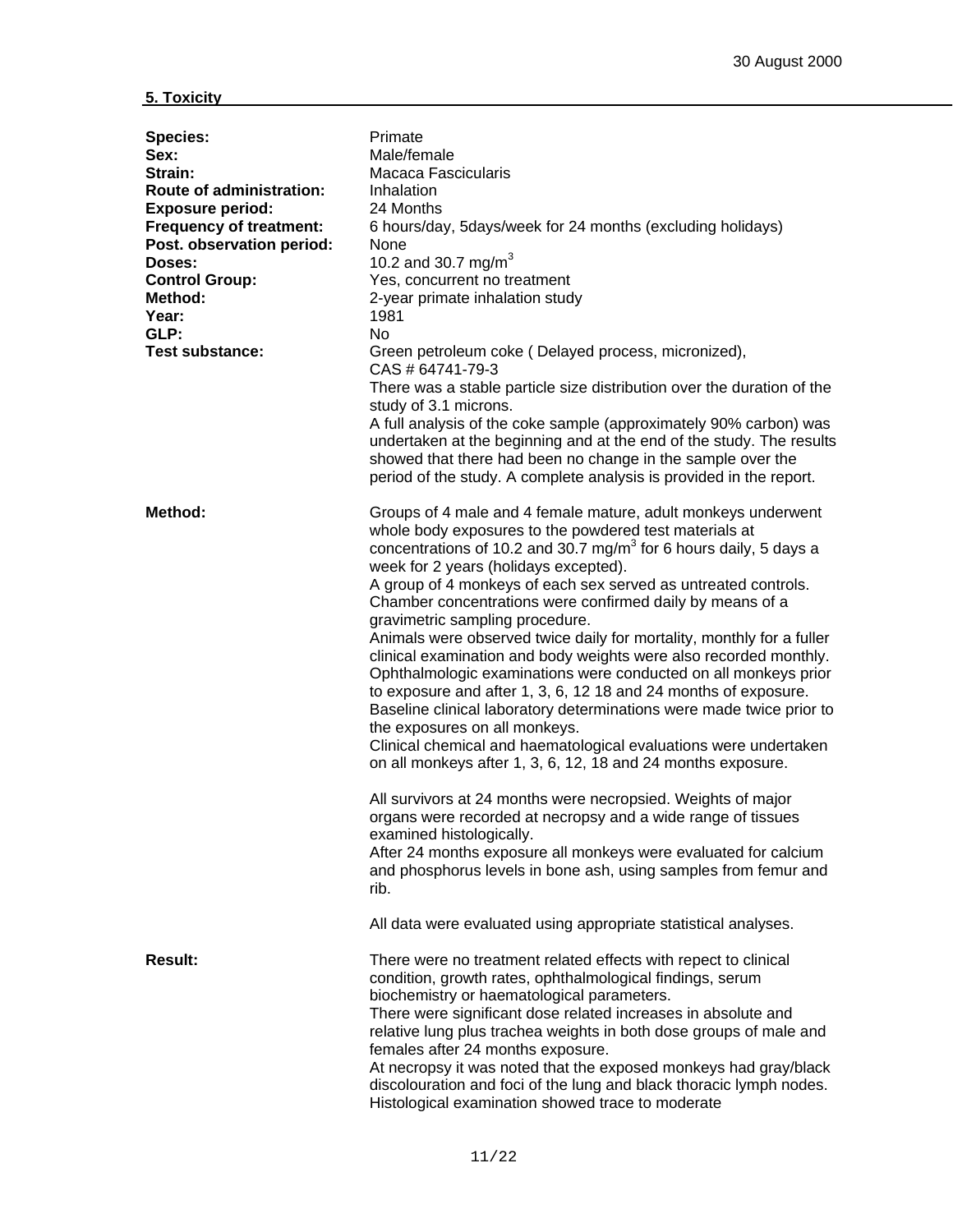| <b>Reliability:</b> | 1, valid without restriction. This is a well documented study. All raw |
|---------------------|------------------------------------------------------------------------|
|                     | data are available for further evaluation if required. Although the    |
|                     | study was not conducted according to GLP, there were thorough          |
|                     | quality assurance reviews for all segments of the study.               |

(6, 7)

## **5.5 Genetic Toxicity 'in Vitro'**

| Type:                        | Ames test                                                              |  |  |  |  |
|------------------------------|------------------------------------------------------------------------|--|--|--|--|
| <b>System of testing:</b>    | Assays carried out using S. typhimurium strains TA 1535,               |  |  |  |  |
|                              | TA 1537, TA 1538, TA 98 and TA 100                                     |  |  |  |  |
| <b>Concentration:</b>        | 5 concentrations: up to 10,000µg/0.1ml                                 |  |  |  |  |
| <b>Metabolic activation:</b> | With and without                                                       |  |  |  |  |
| <b>Result:</b>               | Negative                                                               |  |  |  |  |
| Method:                      | OECD Guide-line 471 "Genetic Toxicology: Salmonella typhimurium        |  |  |  |  |
|                              | Reverse Mutation Assay"                                                |  |  |  |  |
| Year:                        | 1979                                                                   |  |  |  |  |
| GLP:                         | No data                                                                |  |  |  |  |
| <b>Test substance:</b>       | Green petroleum coke (Delayed process, micronized)                     |  |  |  |  |
|                              | CAS # 64741-79-3                                                       |  |  |  |  |
|                              | Sample 4-1-140.                                                        |  |  |  |  |
|                              | Black powder.                                                          |  |  |  |  |
|                              | An analysis of the sample has been conducted and reported              |  |  |  |  |
|                              | elsewhere (Gulf R&D Co. Report No. 553RL069)                           |  |  |  |  |
|                              | Solvent used: DMSO                                                     |  |  |  |  |
|                              | Concentrations for toxicity testing:                                   |  |  |  |  |
|                              | 1,000; 100; 10; 1.0 and 0.1µg/ml                                       |  |  |  |  |
|                              | Concentrations for mutagenicity testing were:                          |  |  |  |  |
|                              | 123.5; 370.4; 1111.1; 3333.3 and 10,000µg/0.1ml                        |  |  |  |  |
|                              |                                                                        |  |  |  |  |
| Method:                      | An S9 mammalian liver cell fraction was obtained from Sprague          |  |  |  |  |
|                              | Dawley rats that had been induced with Aroclor® 1254 at a dose of      |  |  |  |  |
|                              | 500mg/Kg i.p. for 5 days. 0.5ml of the S9 fraction was used in the     |  |  |  |  |
|                              | Ames assays. The assay was also run using a negative, solvent          |  |  |  |  |
|                              | (DMSO) control and a positive control.                                 |  |  |  |  |
|                              |                                                                        |  |  |  |  |
| <b>Result:</b>               | Although the highest concentration tested (10,000µg/0.1 ml) did not    |  |  |  |  |
|                              | show bacterial growth inhibition, the limits of solubility of the test |  |  |  |  |
|                              | material had clearly been reached. Using the 5 Salmonella              |  |  |  |  |
|                              | typhimurium strains, the delayed process coke sample was not           |  |  |  |  |
|                              | mutagenic at any of the concentrations tested either with or without   |  |  |  |  |
|                              | metabolic activation.                                                  |  |  |  |  |
|                              |                                                                        |  |  |  |  |
| <b>Reliability:</b>          | 1, valid without restriction. Although this study was probably not     |  |  |  |  |
|                              | conducted to GLP the test parameters were based on a well              |  |  |  |  |
|                              | established procedure and was conducted by a well established          |  |  |  |  |
|                              | laboratory. The report describes fully the procedures used and the     |  |  |  |  |
|                              | results obtained.                                                      |  |  |  |  |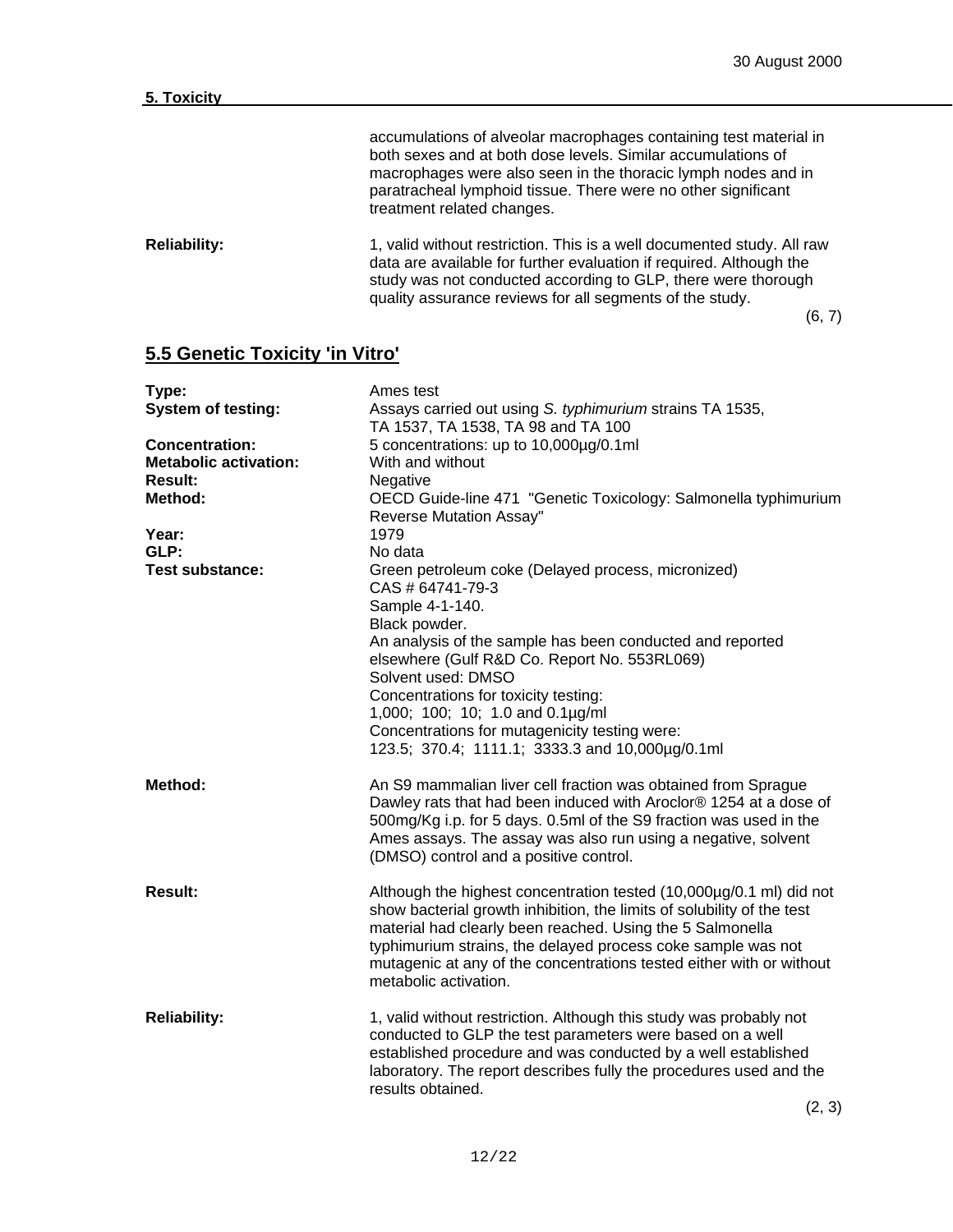| Type:<br><b>System of testing:</b><br><b>Concentration:</b><br><b>Metabolic activation:</b><br>Result:<br>Method:<br>Year:<br>GLP:<br><b>Test substance:</b> | Ames test<br>Assays carried out using S. typhimurium strains TA 1535,<br>TA 1537, TA 1538, TA 98 and TA 100<br>5 concentrations: up to 10,000µg/0.1ml<br>With and without<br>Negative<br>OECD Guide-line 471 "Genetic Toxicology: Salmonella typhimurium<br>Reverse Mutation Assay"<br>1979<br>No data<br>Green coke (Fluid process)<br>CAS # 64741-79-3<br>Sample 6-1-468.<br>Black powder.<br>An analysis of the sample has been conducted and reported<br>elsewhere (Gulf R&D Co. Report No. 553RL069)<br>Solvent used: DMSO<br>Concentrations for toxicity testing:<br>1,000; 100; 10; 1.0 and 0.1µg/ml<br>Concentrations for mutagenicity testing were:<br>123.5; 370.4; 1111.1; 3333.3 and 10,000µg/0.1ml. |
|--------------------------------------------------------------------------------------------------------------------------------------------------------------|------------------------------------------------------------------------------------------------------------------------------------------------------------------------------------------------------------------------------------------------------------------------------------------------------------------------------------------------------------------------------------------------------------------------------------------------------------------------------------------------------------------------------------------------------------------------------------------------------------------------------------------------------------------------------------------------------------------|
| Method:                                                                                                                                                      | An S9 mammalian liver cell fraction was obtained from Sprague<br>Dawley rats that had been induced with Aroclor® 1254 at a dose of<br>500mg/Kg i.p. for 5 days. 0.5ml of the S9 fraction was used in the<br>Ames assays. The assay was also run using a negative, solvent<br>(DMSO) control and a positive control.                                                                                                                                                                                                                                                                                                                                                                                              |
| <b>Result:</b>                                                                                                                                               | Heavy chemical precipitation occured at the three highest<br>concentrations tested which meant manual counting of the number<br>of revertant colonies at these levels. At the highest concentration<br>(10,000µg/0.1ml) the revertant colonies of TA1538, TA98 and<br>TA100 could not be counted due to a heavy bacterial contamination.<br>However, no mutagenic activity was found at any of the other<br>concentrations tested for any of the Salmonella strains either with or<br>without metabolic activation.<br>In conclusion, the sample of fluid process coke was not mutagenic in<br>the assay.                                                                                                        |
| <b>Reliability:</b>                                                                                                                                          | 2, valid with restrictions. Although the study was partially<br>compromised due to bacterial contamination, it was nevertheless<br>reported fully and raw data are available in the report for evaluation.<br>The results are consistent with those from other studies on similar<br>materials.<br>(2, 4)                                                                                                                                                                                                                                                                                                                                                                                                        |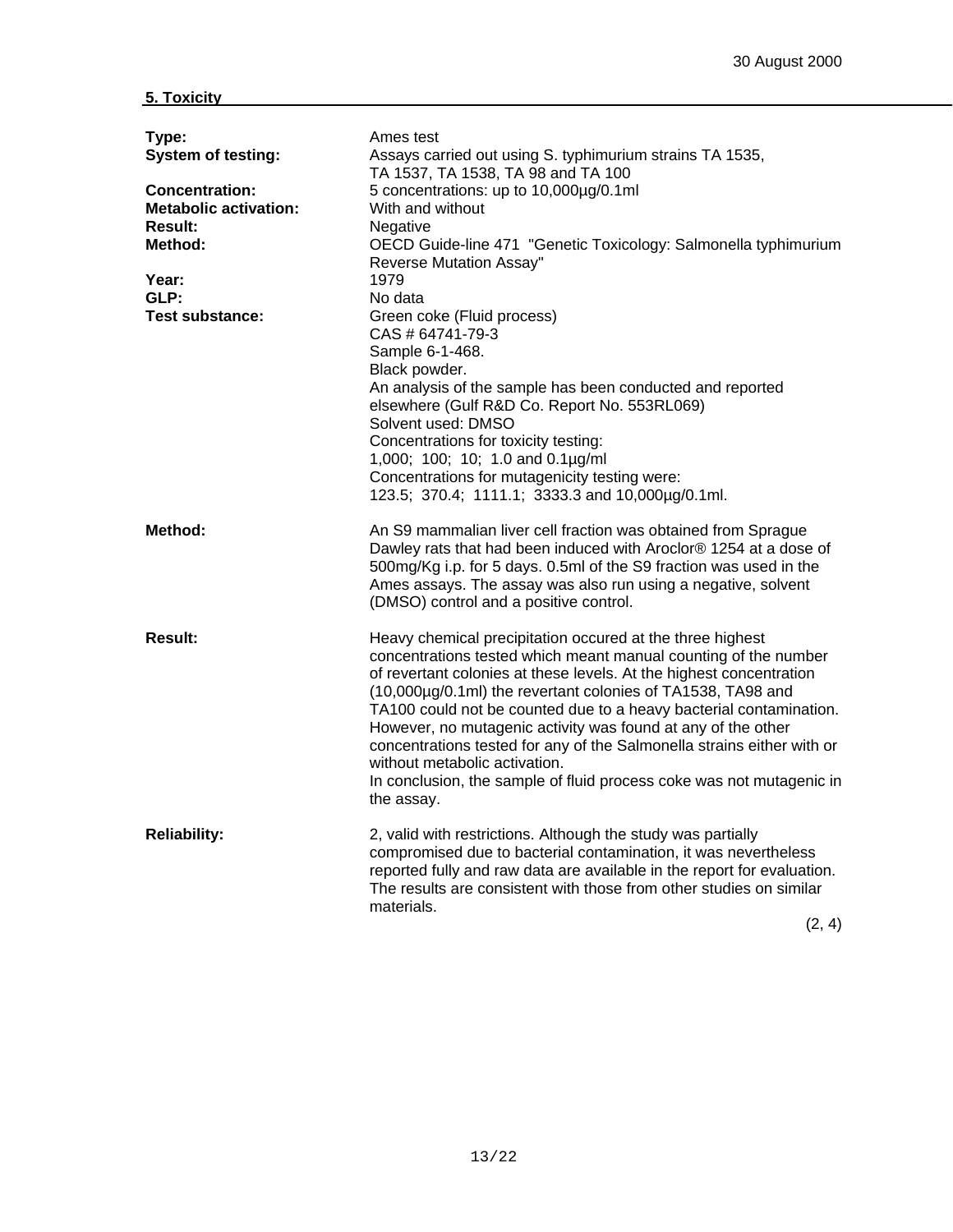| Type:<br><b>System of testing:</b><br><b>Concentration:</b><br><b>Metabolic activation:</b><br><b>Result:</b><br>Method:<br>Year:<br>GLP:<br><b>Test substance:</b> | Mouse lymphoma assay<br>Assay carried out using L5417 mouse lymphoma cell line<br>8 concentrations up to 2000 µg/ml<br>With and without<br>Negative<br>OECD Guide-line 476 "Genetic Toxicology: In vitro Mammalian Cell<br><b>Gene Mutation Tests"</b><br>1979<br>No data<br>Green coke (Delayed process)<br>CAS # 64741-79-3<br>Sample 4-1-140.<br>Black powder.<br>An analysis of the sample has been conducted and reported<br>elsewhere (Gulf R&D Co. Report No. 553RL069).<br>Solvent used: DMSO<br>Concentrations for toxicity testing:<br>5; 1,000; 10,000; 50,000 and 100,000 µg/ml<br>Concentrations for mutagenicity testing were:<br>600; 800; 1,000; 1,200; 1,400; 1,600; 1,800 and 2,000 µg/ml<br>Positive control substance: ethyl methane sulphonate not requiring<br>activation, Promitogen requiring S 9 activation. |
|---------------------------------------------------------------------------------------------------------------------------------------------------------------------|---------------------------------------------------------------------------------------------------------------------------------------------------------------------------------------------------------------------------------------------------------------------------------------------------------------------------------------------------------------------------------------------------------------------------------------------------------------------------------------------------------------------------------------------------------------------------------------------------------------------------------------------------------------------------------------------------------------------------------------------------------------------------------------------------------------------------------------|
| Method:                                                                                                                                                             | The study was conducted according to guideline. S-9 cofactor was<br>obtained from Sprague Dawley rats that had been induced with<br>PCBs.                                                                                                                                                                                                                                                                                                                                                                                                                                                                                                                                                                                                                                                                                             |
| Result:                                                                                                                                                             | No toxicity to mouse lymphoma cells was observed at<br>concentrations up to 2000µg/ml. Insolubility of test compound<br>precluded testing at higher concentrations. The values for<br>spontaneous and induced mutation frequencies were within<br>acceptable limits. The petroleum coke sample 4-1-140 did not<br>induce forward mutations at the thymidine kinase (TK) locus in<br>L5178Y, clone 3.7.2, Mouse Lymphoma cells either with or without<br>metabolic activation.                                                                                                                                                                                                                                                                                                                                                         |
| <b>Reliability:</b>                                                                                                                                                 | 1, valid without restriction.<br>$\sim$                                                                                                                                                                                                                                                                                                                                                                                                                                                                                                                                                                                                                                                                                                                                                                                               |

(2, 3)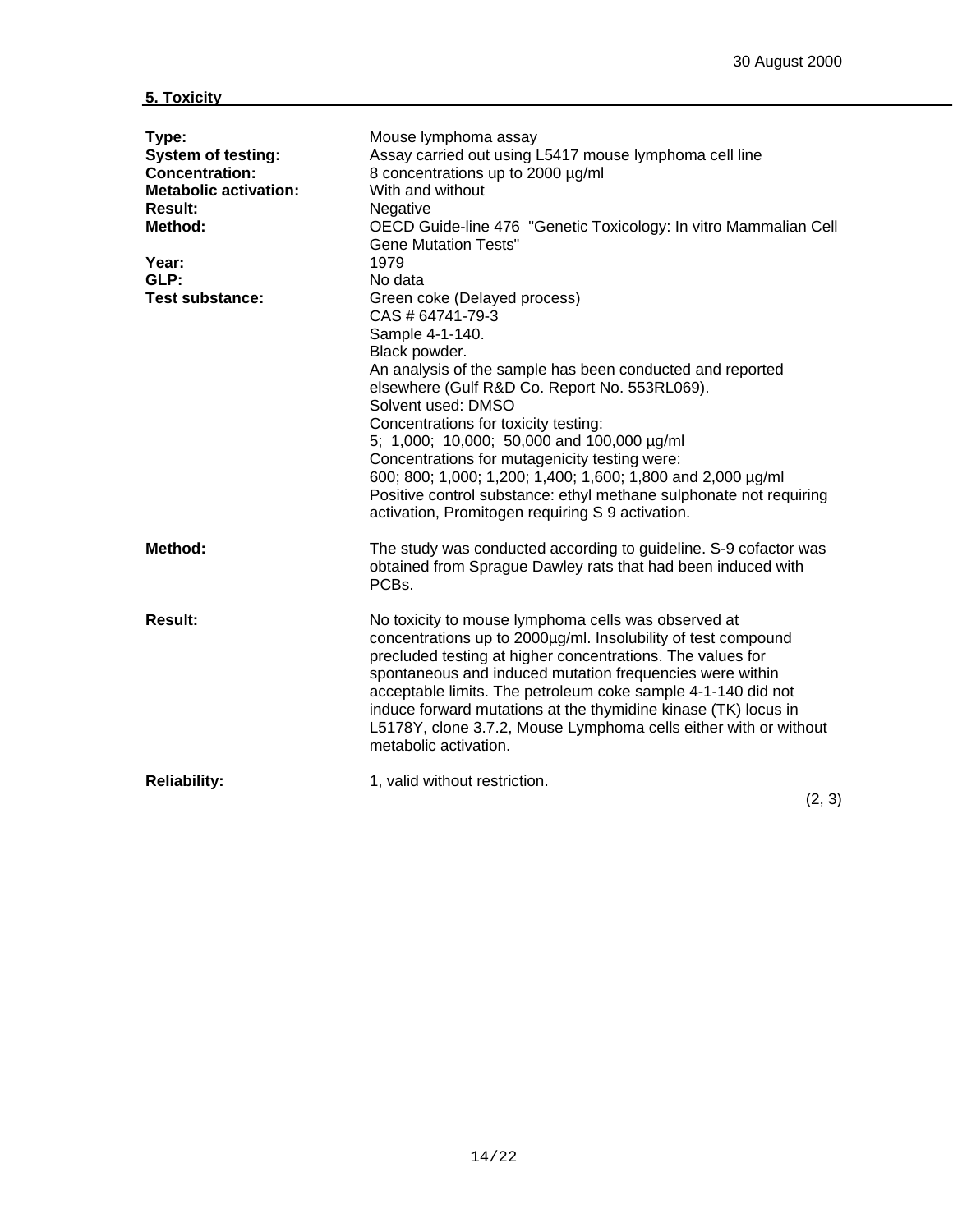| Type:<br><b>System of testing:</b><br><b>Concentration:</b><br><b>Metabolic activation:</b><br><b>Result:</b><br>Method:<br>Year:<br>GLP:<br><b>Test substance:</b> | Mouse lymphoma assay<br>Assay carried out using L5417 mouse lymphoma cell line<br>8 concentrations up to 2,000 µg/ml<br>With and without<br>Negative<br>OECD Guide-line 476 "Genetic Toxicology: In vitro Mammalian Cell<br><b>Gene Mutation Tests"</b><br>1979<br>No data<br>Green coke (Fluid process)<br>CAS # 64741-79-3<br>Sample 6-1-468.<br>Black powder.<br>An analysis of the sample has been conducted and reported<br>elsewhere (Gulf R&D Co. Report No. 553RL069).<br>Solvent used: DMSO<br>Concentrations for toxicity testing:<br>5; 1,000; 10,000; 50,000 and 100,000 µg/ml<br>Concentrations for mutagenicity testing were:<br>600; 800; 1,000; 1,200; 1,400; 1,600; 1,800 and 2,000 µg/ml<br>Positive control substance: ethyl methane sulphonate not requiring<br>activation, Promitogen requiring S 9 activation.                                                                                                                                                                                                                                                                                                                                                                                                                                                                                                                    |
|---------------------------------------------------------------------------------------------------------------------------------------------------------------------|---------------------------------------------------------------------------------------------------------------------------------------------------------------------------------------------------------------------------------------------------------------------------------------------------------------------------------------------------------------------------------------------------------------------------------------------------------------------------------------------------------------------------------------------------------------------------------------------------------------------------------------------------------------------------------------------------------------------------------------------------------------------------------------------------------------------------------------------------------------------------------------------------------------------------------------------------------------------------------------------------------------------------------------------------------------------------------------------------------------------------------------------------------------------------------------------------------------------------------------------------------------------------------------------------------------------------------------------------------|
| Method:                                                                                                                                                             | The study was conducted according to guideline. S 9 cofactor was<br>obtained from Sprague Dawley rats that had been induced with<br>PCBs.                                                                                                                                                                                                                                                                                                                                                                                                                                                                                                                                                                                                                                                                                                                                                                                                                                                                                                                                                                                                                                                                                                                                                                                                               |
| <b>Result:</b>                                                                                                                                                      | No toxicity to mouse lymphoma cells was observed at<br>concentrations up to 2000µg/ml. Insolubility of test compound<br>precluded testing at higher concentrations.<br>The muation frequencies for the positive controls were within<br>acceptable limits. The spontaneous mutation frequency (2.6) for the<br>solvent controls without metabolic activation was lower than<br>generally seen for DMSO. However, this lower frequency was<br>attributed to an unusually high cell count for the non-selective count<br>and it was concluded that this had probably been caused by a<br>dilution error. The spontaneous background mutational frequency for<br>the media (5.5) was comparable to previous results obtained in the<br>laboratory. Therefore, the media control mutation frequency (5.5)<br>rather than that for the solvent (2.6) was used to evaluate the non-<br>activated portion of the assay. This approach is further supported by<br>the fact that there were no significant increases in the number of TK-<br>/- mutant colonies on the selective medium plates from the test<br>doses as compared to the solvent control.<br>In conclusion, the petroleum coke sample 6-1-468 did not<br>demonstrate a positive response and is not mutgenic in the L5178Y<br>Mouse Lymphoma assay, either with or without metabolic activation. |
| <b>Reliability:</b>                                                                                                                                                 | 2, valid with restrictions. A posible dilution error may have<br>compromised the results for the negative controls. However, the<br>overall result of the assay is in-line with similar assays on similar<br>materials. Furthermore the error gives conclusions that are more<br>conservative than would be otherwise expected had the negative<br>control values been greater.                                                                                                                                                                                                                                                                                                                                                                                                                                                                                                                                                                                                                                                                                                                                                                                                                                                                                                                                                                         |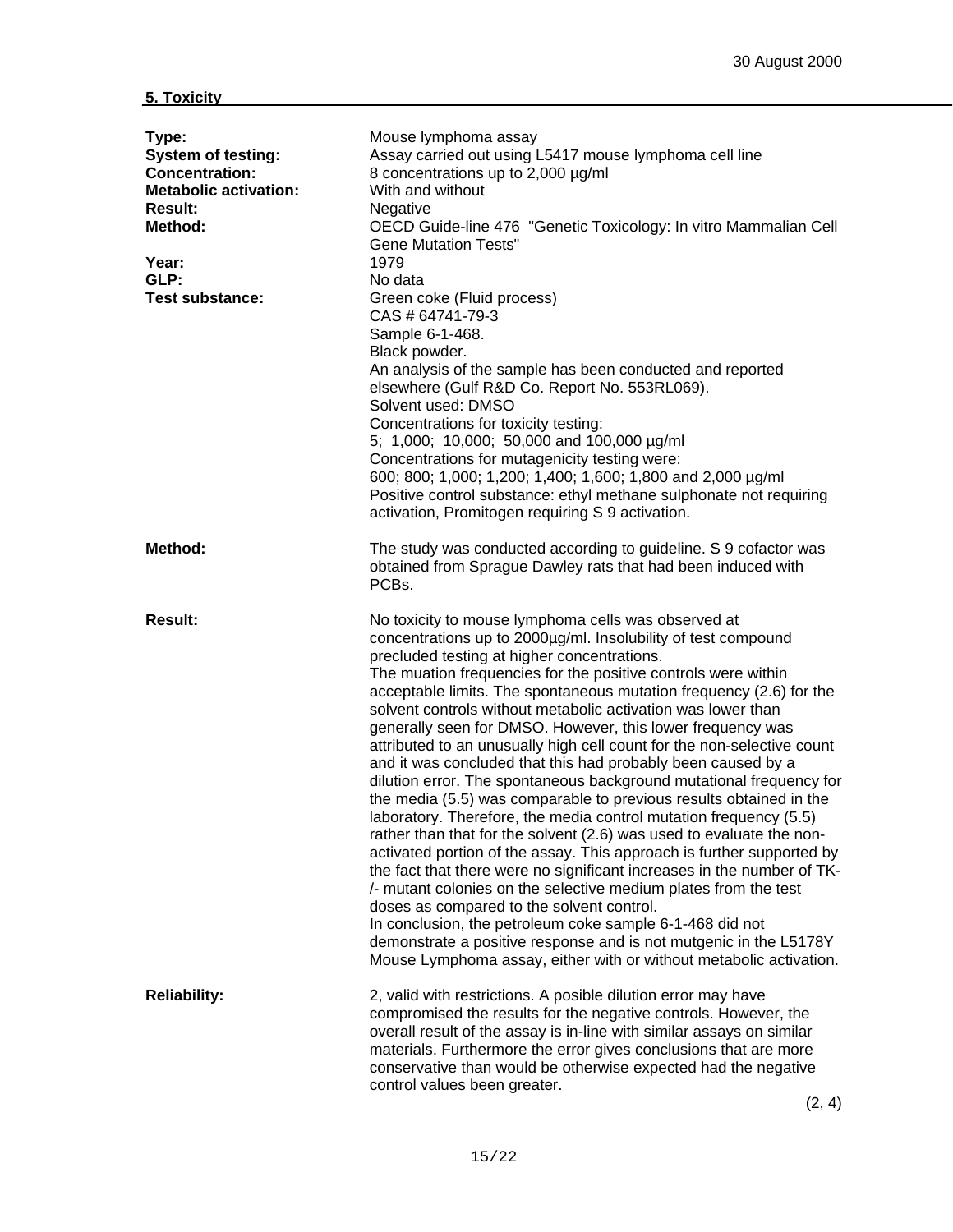## **5.6 Genetic Toxicity 'in Vivo'**

| Type:<br><b>Species:</b><br>Sex:<br>Strain:<br><b>Route of administration:</b><br><b>Exposure period:</b><br>Doses:<br><b>Result:</b><br>Year:<br>GLP:<br><b>Test substance:</b> | 2 year inhalation study<br>Rat<br>Male/female<br>Sprague-Dawley<br>Inhalation<br>Up to 2 years<br>10.2 and 30.7 mg/m <sup>3</sup><br>Negative<br>1981<br>Yes<br>Green petroleum coke (Delayed process, micronized).<br>CAS # 64741-79-3<br>There was a stable particle size distribution of 3.1 microns over the<br>duration of the study.<br>A full analysis of the coke sample (approximately 90% carbon) was<br>undertaken at the beginning and at the end of the study. The results<br>showed that there had been no change in the sample. A complete<br>analysis is provided in the report.                                                                                                                                                                                                                                                                                                                                                                                                                                                      |
|----------------------------------------------------------------------------------------------------------------------------------------------------------------------------------|-------------------------------------------------------------------------------------------------------------------------------------------------------------------------------------------------------------------------------------------------------------------------------------------------------------------------------------------------------------------------------------------------------------------------------------------------------------------------------------------------------------------------------------------------------------------------------------------------------------------------------------------------------------------------------------------------------------------------------------------------------------------------------------------------------------------------------------------------------------------------------------------------------------------------------------------------------------------------------------------------------------------------------------------------------|
| Method:                                                                                                                                                                          | Groups of 150 male and 150 female rats underwent whole body<br>exposures to the powdered test materials at concentrations of 10.2<br>and 30.7 mg/m <sup>3</sup> for 6 hours daily, 5 days a week for 2 years<br>(holidays excepted). A group of 150 rats of each sex served as<br>untreated controls.<br>Chamber concentrations were confirmed daily by means of a<br>gravimetric sampling procedure.<br>Animals were observed twice daily for mortality, weekly for a fuller<br>clinical examination and body weights were also recorded weekly.<br>A complete cytogenetics evaluation was undertaken on bone<br>marrow smears taken from 10 rats of each sex after 5 days and 12<br>months exposure. Slide preparations of bone marrow were also<br>made for cytogenetic evaluations (examination for evidence of<br>chromosomal aberrations) on 10 rats of each sex after 1, 3 and 6<br>months exposure. After approximately 221/2 months 5-9<br>rats/sex/group were evaluated.<br>All data were evaluated using appropriate statistical analyses. |
| <b>Remark:</b>                                                                                                                                                                   | This study was made on an extra group of rats that had been<br>included in a two year inhalation study with green coke. (See section<br>$5.4.$ ).                                                                                                                                                                                                                                                                                                                                                                                                                                                                                                                                                                                                                                                                                                                                                                                                                                                                                                     |
| <b>Result:</b>                                                                                                                                                                   | Although there were statistically significant differences with respect<br>to segmented neutrophils and lymphocytes between treated and<br>control rats, these were not consistent throughout the study. It was<br>concluded that these changes were probably indicative of a mild<br>inflammatory reaction as a result of deposition of test material in the<br>lungs.<br>Overall, the results of the cytogenetic evaluations of the bone<br>marrow did not differ from those for control.                                                                                                                                                                                                                                                                                                                                                                                                                                                                                                                                                            |
| <b>Reliability:</b>                                                                                                                                                              | 1, valid without restriction.<br>(6)                                                                                                                                                                                                                                                                                                                                                                                                                                                                                                                                                                                                                                                                                                                                                                                                                                                                                                                                                                                                                  |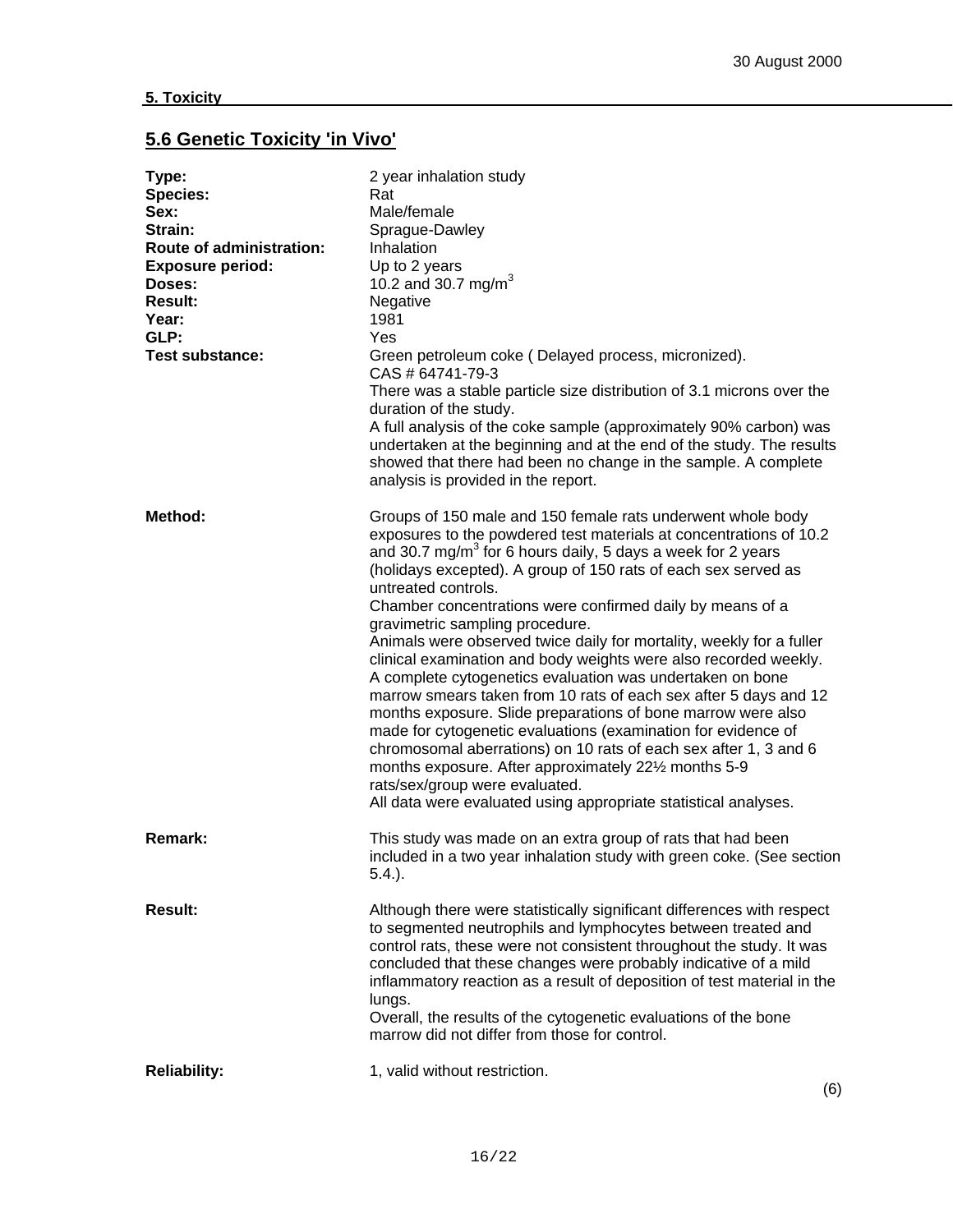| Type:<br><b>Species:</b><br>Sex:<br>Strain:<br><b>Route of administration:</b><br><b>Exposure period:</b><br>Doses:<br>Year:<br>GLP:<br><b>Test substance:</b> | Cytogenetic assay<br>Rat<br>Male<br>Sprague-Dawley<br>Inhalation<br>28 days<br>0, 12.45 and 45.34 µg/l<br>1979<br>No data<br>Green coke (Delayed process)<br>CAS # 64741-79-3<br>Sample 4-1-100.<br>Black powder.<br>An analysis of the sample has been conducted and reported<br>elsewhere (Gulf R&D Co. Report No. 553RL069).<br>Dust atmosphere generated using a cascade impactor to achieve<br>particles $< 5\mu$ .                                                                                                                                                                                                                                                                                                                                                                                                                                                                                                                                                                            |
|----------------------------------------------------------------------------------------------------------------------------------------------------------------|-----------------------------------------------------------------------------------------------------------------------------------------------------------------------------------------------------------------------------------------------------------------------------------------------------------------------------------------------------------------------------------------------------------------------------------------------------------------------------------------------------------------------------------------------------------------------------------------------------------------------------------------------------------------------------------------------------------------------------------------------------------------------------------------------------------------------------------------------------------------------------------------------------------------------------------------------------------------------------------------------------|
| Method:                                                                                                                                                        | Groups of 8 sexually mature male Sprague Dawley rats were<br>exposed to powdered coke sample at the following nominal<br>concentrations: 0, 10 and 40µg/l. The low dose animals were<br>exposed 6 hours each day, 5 days per week for 20 exposures. The<br>high dose animals were exposed 6 hours each day for 5 days only.<br>Controls were held for the same time as the low dose group<br>animals. The day after each animal's last exposure colchicine was<br>administered to inhibit mitosis. Two hours later the animals were<br>sacrificed and bone marrow smears were made from the femur. The<br>slides were photographed for a permanent record.                                                                                                                                                                                                                                                                                                                                          |
| <b>Result:</b>                                                                                                                                                 | Gravimetric samples collected throughout the study established the<br>actual exposure concentrations to be 0, 12.45 and 45.34 µg/l.<br>Appearance, behaviour and growth rates were unaffected by<br>exposure. There was some deposition of test material on the fur of<br>the animals exposed to the coke sample. There were no significant<br>differences among any of the groups when comparing the<br>percentages of cells containing chromosome breaks or severely<br>damaged cells. There was however a significant increase in the<br>number of chromatid breaks, markers and total aberrations in the<br>highest dose group when compared to controls. Mitotic indices were<br>unaffected by exposure to petroleum coke.<br>In conclusion, petroleum coke sample 4-1-100 produced structural<br>mutations in bone marrow cells of rats exposed to 45.34 µg/l by<br>inhalation for 5 consecutive days. No effects were noted at the lower<br>dose level tested over a period of 20 exposures. |
| <b>Reliability:</b>                                                                                                                                            | 3, invalid. The study result was re-evaluated and the investigator<br>showed that slides had been read inconsistently and misread in<br>some cases. The investigator considered the study invalid for the<br>purpose of asessing clastogenic potential.                                                                                                                                                                                                                                                                                                                                                                                                                                                                                                                                                                                                                                                                                                                                             |

(3)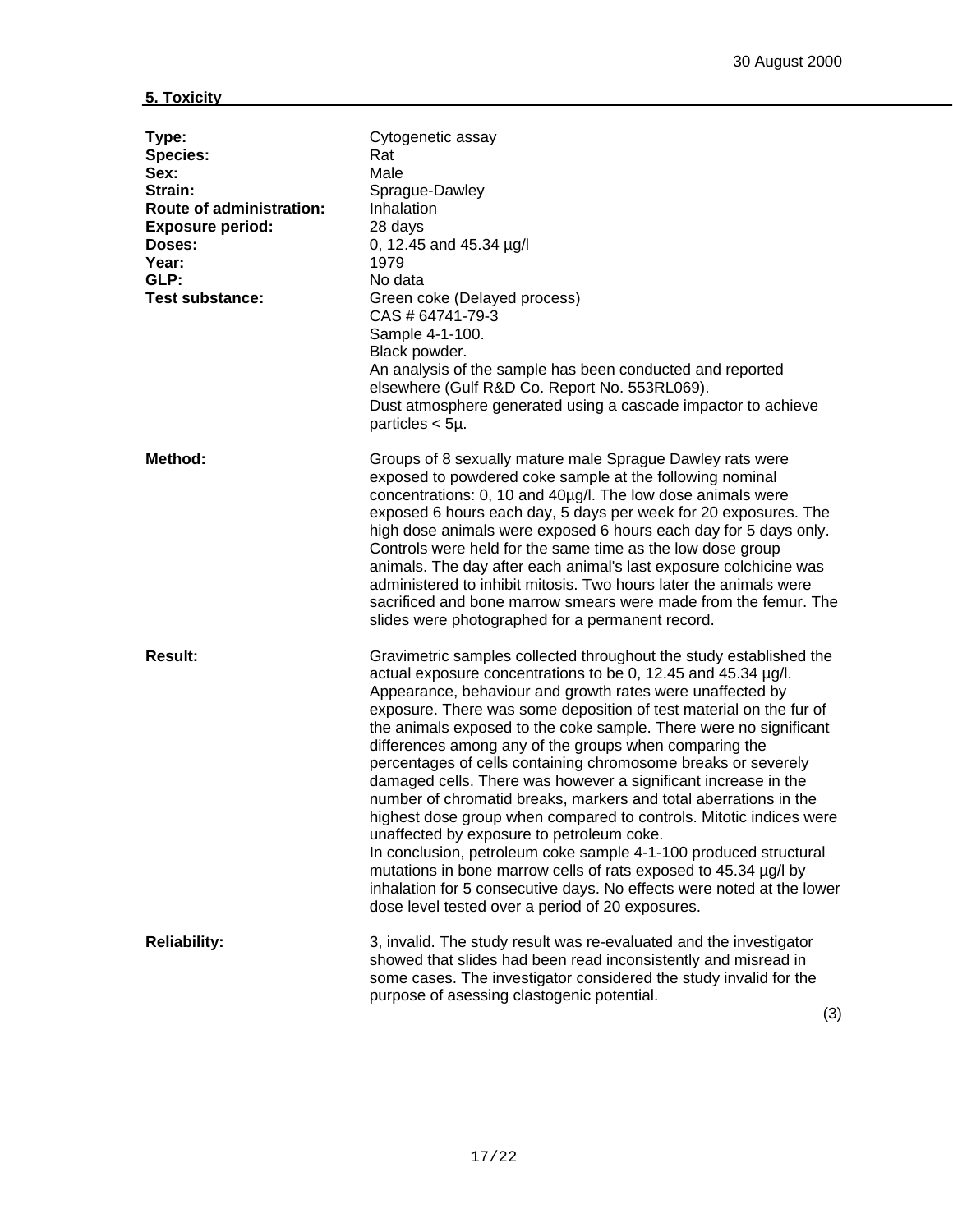| Type:<br><b>Species:</b><br>Sex:<br>Strain:<br>Route of administration:<br><b>Exposure period:</b><br>Doses:<br><b>Result:</b><br>Year:<br>GLP:<br><b>Test substance:</b> | Cytogenetic assay<br>Rat<br>Male<br>Sprague-Dawley<br>Inhalation<br>28 days<br>0, 10 and 40 $\mu$ g/l<br>Negative<br>1979<br>No data<br>Green coke (Fluid process)<br>CAS # 64741-79-3<br>Sample 6-1-648.<br>Black powder.<br>An analysis of the sample has been conducted and reported<br>elsewhere (Gulf R&D Co. Report No. 553RL069).<br>Test atmosphere generated using a wright dust feed mechanism.<br>The atmospheres consisted of particles $<$ 5µ. Test atmosphere<br>concentrations were 0, 10 and 40 µg/l.                                                                                                                                          |
|---------------------------------------------------------------------------------------------------------------------------------------------------------------------------|----------------------------------------------------------------------------------------------------------------------------------------------------------------------------------------------------------------------------------------------------------------------------------------------------------------------------------------------------------------------------------------------------------------------------------------------------------------------------------------------------------------------------------------------------------------------------------------------------------------------------------------------------------------|
| Method:                                                                                                                                                                   | Groups of 8 sexually mature male Sprague Dawley rats were<br>exposed to the powdered coke sample at the following nominal<br>concentrations: 0, 10 and 40µg/l. The low dose animals were<br>exposed 6 hours each day, 5 days per week for 20 exposures. The<br>high dose animals were exposed 6 hours each day for 5 days only.<br>Controls were held for the same time as the low dose group<br>animals. The day after each animal's last exposure colchicine was<br>administered to inhibit mitosis. Two hours later the animals were<br>sacrificed and bone marrow smears were made from the femur. The<br>slides were photographed for a permanent record. |
| <b>Result:</b>                                                                                                                                                            | Appearance, behaviour and growth rates were unaffected by<br>exposure to petroleum coke. There were no statistically significant<br>differences between test groups and controls for any of the<br>parameters measured. Sample 6-1-468 did not cause any cytogentic<br>effects in male rats exposed at levels up to and including 40 µg/l.                                                                                                                                                                                                                                                                                                                     |
| <b>Reliability:</b>                                                                                                                                                       | 1, valid without restriction.<br>(4)                                                                                                                                                                                                                                                                                                                                                                                                                                                                                                                                                                                                                           |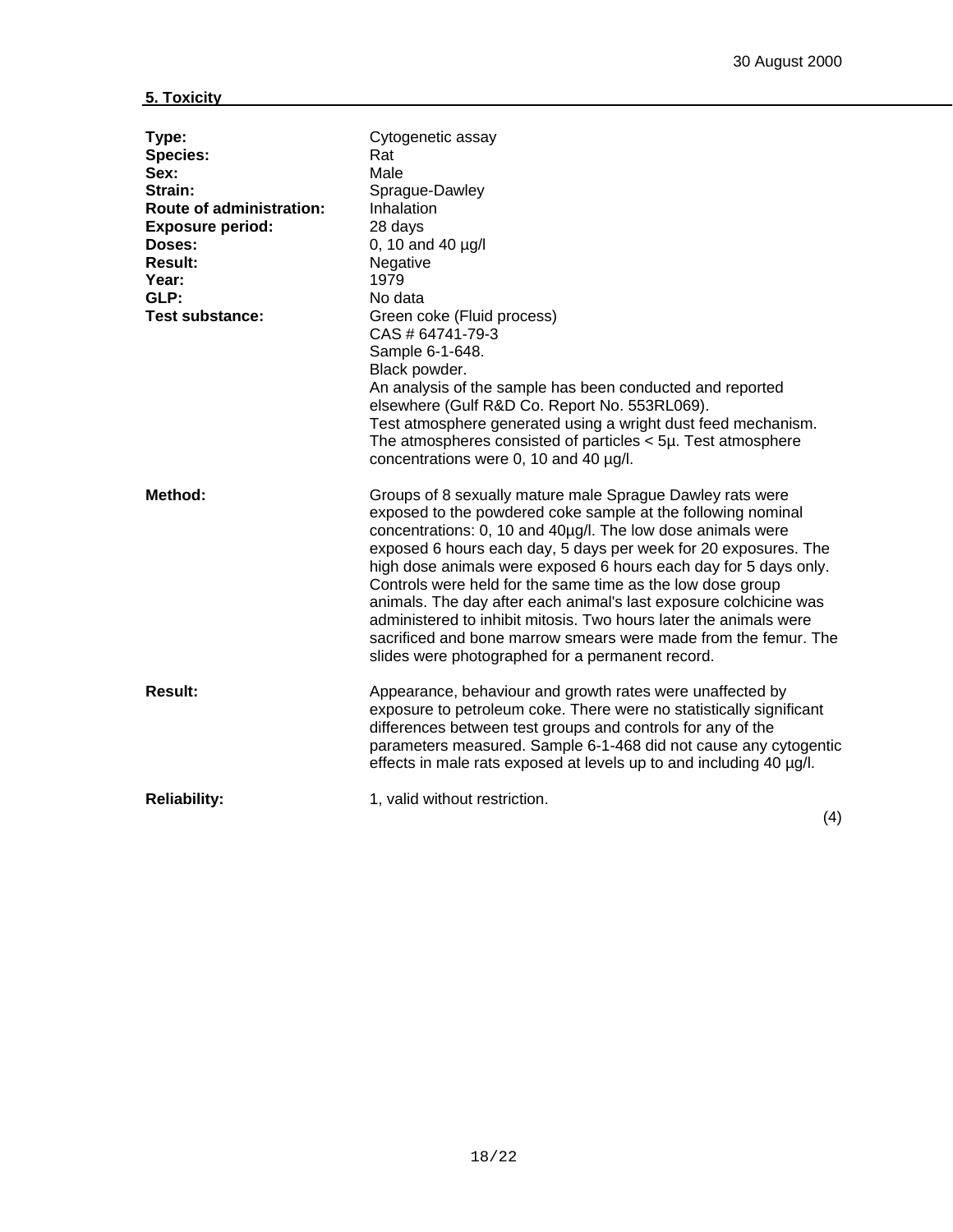## **5.7 Carcinogenicity**

| <b>Species:</b>                | Mouse                                                                   |  |  |  |  |  |
|--------------------------------|-------------------------------------------------------------------------|--|--|--|--|--|
| Sex:                           | Male/female                                                             |  |  |  |  |  |
| Strain:                        | C <sub>3</sub> H                                                        |  |  |  |  |  |
| Route of administration:       | Dermal                                                                  |  |  |  |  |  |
| <b>Exposure period:</b>        | Lifetime                                                                |  |  |  |  |  |
| <b>Frequency of treatment:</b> | 3 times weekly                                                          |  |  |  |  |  |
| Post. Observation period:      | <b>None</b>                                                             |  |  |  |  |  |
| Doses:                         | Coke samples at 25%, condensate sample at 100%                          |  |  |  |  |  |
| <b>Result:</b>                 | Negative                                                                |  |  |  |  |  |
|                                |                                                                         |  |  |  |  |  |
| <b>Control Group:</b>          | Yes                                                                     |  |  |  |  |  |
| Method:                        | Repeated dose dermal carcinogenicity study                              |  |  |  |  |  |
| Year:                          | 1979                                                                    |  |  |  |  |  |
| GLP:                           | Yes                                                                     |  |  |  |  |  |
| <b>Test substance:</b>         | Green petroleum coke CAS # 64741-79-3                                   |  |  |  |  |  |
|                                | Calcined petroleum coke CAS # 64743-05-1                                |  |  |  |  |  |
|                                | The following samples were tested:                                      |  |  |  |  |  |
|                                |                                                                         |  |  |  |  |  |
|                                | Sample No. 3-1-134                                                      |  |  |  |  |  |
|                                | Green coke (Ground, solid condensed emission/delayed process            |  |  |  |  |  |
|                                | coke), tested as a 25% suspension in mineral oil.                       |  |  |  |  |  |
|                                |                                                                         |  |  |  |  |  |
|                                | Sample No. 4-1-140                                                      |  |  |  |  |  |
|                                | Green coke (Delayed process, micronized), tested as a 25%               |  |  |  |  |  |
|                                | suspension in mineral oil.                                              |  |  |  |  |  |
|                                | Sample No. 6-1-468                                                      |  |  |  |  |  |
|                                | Green coke (Fluid process, micronized), tested as a 25%                 |  |  |  |  |  |
|                                | suspension in mineral oil.                                              |  |  |  |  |  |
|                                |                                                                         |  |  |  |  |  |
|                                | Sample No. 7-1-100                                                      |  |  |  |  |  |
|                                | Process water from delayed process coke, tested undiluted.              |  |  |  |  |  |
|                                | Positive control substance                                              |  |  |  |  |  |
|                                | Benzo-a-pyrene, tested as 0.05% and 0.15% solutions in mineral oil      |  |  |  |  |  |
|                                |                                                                         |  |  |  |  |  |
|                                | Vehicle control                                                         |  |  |  |  |  |
|                                | Veterinary grade mineral oil                                            |  |  |  |  |  |
|                                |                                                                         |  |  |  |  |  |
| Method:                        | The 4 test materials and the vehicle control were applied (100 $\mu$ l) |  |  |  |  |  |
|                                | three times weekly to the shaven dorsal surface of groups of 25         |  |  |  |  |  |
|                                | male and 25 female mice for their lifetimes. Treatment was stopped      |  |  |  |  |  |
|                                | and the animals sacrificed when the study director considered it to     |  |  |  |  |  |
|                                | be appropriate for humane reasons.                                      |  |  |  |  |  |
|                                | The benzo-a-pyrene positive control groups were treated twice           |  |  |  |  |  |
|                                | weekly for their lifetimes. Additionally 25 male and 25 female control  |  |  |  |  |  |
|                                | mice were included. These animals were shaved only, without             |  |  |  |  |  |
|                                | further treatment.                                                      |  |  |  |  |  |
|                                | The animals, aged 66 days at the commencement of the study, were        |  |  |  |  |  |
|                                | checked daily for viability and three times weekly for a more           |  |  |  |  |  |
|                                | comprehensive clinical examination. Body weights were recorded          |  |  |  |  |  |
|                                | every two weeks.                                                        |  |  |  |  |  |
|                                | Pathology was carried out on all mice that died and histology was       |  |  |  |  |  |
|                                |                                                                         |  |  |  |  |  |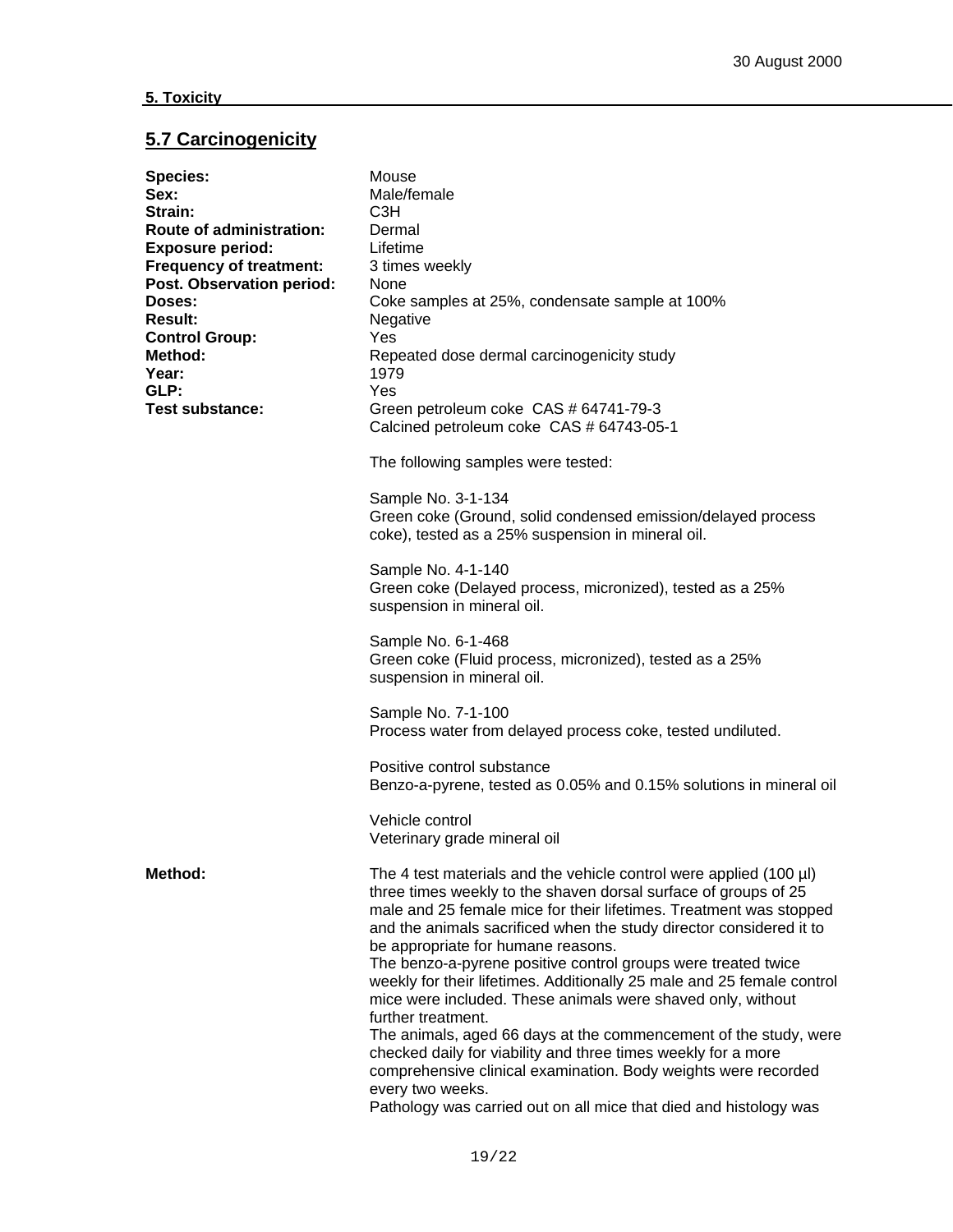| 5. Toxicity         |                                                     |                                                                                                                                                                                                                                                                                                                         |                                                                                                                                                                                                                                                                                                                                                                                                                                                                                                                                                                                                                |                |                                  |                                                                                                                                             |  |
|---------------------|-----------------------------------------------------|-------------------------------------------------------------------------------------------------------------------------------------------------------------------------------------------------------------------------------------------------------------------------------------------------------------------------|----------------------------------------------------------------------------------------------------------------------------------------------------------------------------------------------------------------------------------------------------------------------------------------------------------------------------------------------------------------------------------------------------------------------------------------------------------------------------------------------------------------------------------------------------------------------------------------------------------------|----------------|----------------------------------|---------------------------------------------------------------------------------------------------------------------------------------------|--|
|                     |                                                     |                                                                                                                                                                                                                                                                                                                         |                                                                                                                                                                                                                                                                                                                                                                                                                                                                                                                                                                                                                |                |                                  | conducted on a wide range of tissues and organs.                                                                                            |  |
| <b>Result:</b>      |                                                     | The positive control groups had decreased survival times compared<br>with the vehicle and "shaved only" negative controls. Survival was<br>unaffected by treatment with any of the coke                                                                                                                                 |                                                                                                                                                                                                                                                                                                                                                                                                                                                                                                                                                                                                                |                |                                  |                                                                                                                                             |  |
|                     |                                                     |                                                                                                                                                                                                                                                                                                                         | samples or the condensate.<br>Although some body weight effects were recorded, there were no<br>consistent treatment-related trends for the coke and condensate<br>samples.<br>No neoplatic changes were recorded at the treatment site for the<br>negative controls or any of the coke and condensate test groups. In<br>contrast, squamous cell neoplasms developed at the treatment sites<br>in the positive control animals.<br>The incidence of acanthosis and hyperkeratosis observed together<br>with the number of spontaneous mammary tumours recorded in the<br>animals is shown in the table below: |                |                                  |                                                                                                                                             |  |
|                     | Sample                                              | Acanthosis                                                                                                                                                                                                                                                                                                              |                                                                                                                                                                                                                                                                                                                                                                                                                                                                                                                                                                                                                |                | Hyperkeratosis                   | No. of mice with                                                                                                                            |  |
|                     |                                                     | $(\%)$<br>Μ                                                                                                                                                                                                                                                                                                             | F                                                                                                                                                                                                                                                                                                                                                                                                                                                                                                                                                                                                              | $(\%)$<br>М    | F                                | mammary tumours                                                                                                                             |  |
|                     | Shaved<br>Vehicle<br>$3 - 1 - 134$<br>$4 - 1 - 140$ | 21<br>42<br>68<br>79                                                                                                                                                                                                                                                                                                    | 16<br>46<br>83<br>92                                                                                                                                                                                                                                                                                                                                                                                                                                                                                                                                                                                           | 16<br>12<br>38 | 12<br>9<br>42                    | 6<br>4<br>4<br>9                                                                                                                            |  |
|                     | $6 - 1 - 468$<br>$7 - 1 - 100$                      | 96<br>12 <sup>2</sup>                                                                                                                                                                                                                                                                                                   | 72<br>17                                                                                                                                                                                                                                                                                                                                                                                                                                                                                                                                                                                                       | 71<br>48       | 36<br>54                         | 8<br>5                                                                                                                                      |  |
|                     |                                                     | In conclusion, the study demonstrated that neither the coke samples<br>nor the condensate were carcinogenic in a lifetime skin painting<br>study in mice.<br>Apart from an increased incidence of acanthosis and hyperkeratosis<br>of the skin at the treatment site, there were no other treatment<br>related effects. |                                                                                                                                                                                                                                                                                                                                                                                                                                                                                                                                                                                                                |                |                                  |                                                                                                                                             |  |
| <b>Reliability:</b> |                                                     |                                                                                                                                                                                                                                                                                                                         |                                                                                                                                                                                                                                                                                                                                                                                                                                                                                                                                                                                                                |                | could be undertaken if required. | 1, valid without restriction. This is a well described and documented<br>study. All the data are presented such that independent evaluation |  |

(9)

### **5.11 Experience with Human Exposure**

**Remark:** Although the effects of green or clacined coke on man have not been studied, there have been several epidemiology studies conducted at manufacturing plants where petroleum coke was in use. The common feature of these studies was the examination of the effects of dusts and PAHs on the workforce, but in none of them was it possible to identify the contribution of coke to the effects observed.

> One study was conducted to evaluate respiratory function and reported respiratory disease among workers exposed to petroleum coke dust. In this study, 90 employees (55% of the workforce) participated in a medical investigation which included a respiratory questionnaire, pulmonary function tests (PFT) and chest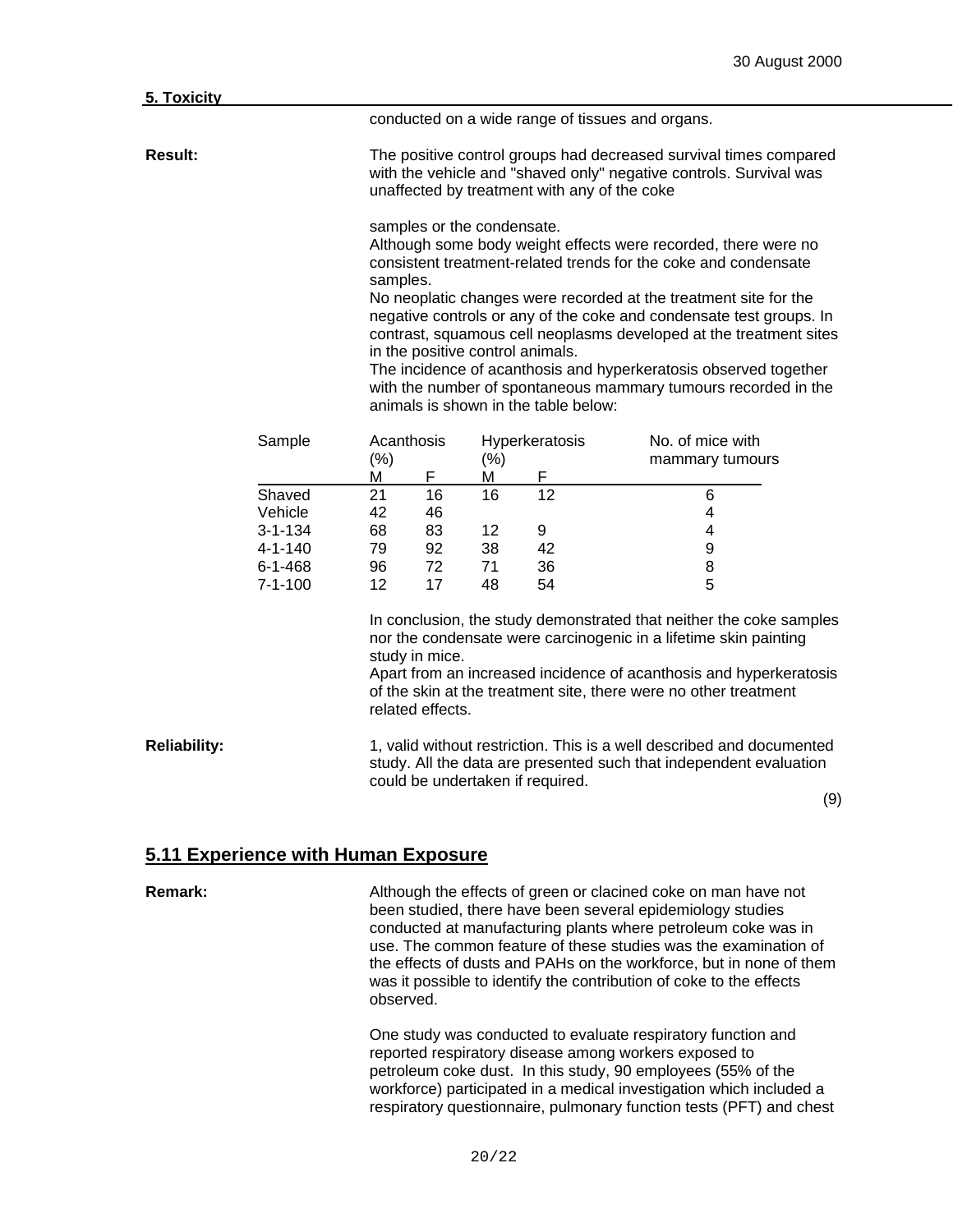X-ray. The medical evaluation revealed abnormal PFT results among 9 (10%) current employees. The PFT abnormalities were significantly related to dust exposure as

measured by length of employment, age and a history of working for 5 years or longer in the mobile equipment department. Chest X-rays showed no evidence of pneumoconiosis. Although no pneumoconiosis was detected, the medical study did find evidence of occupationally-related pulmonary function abnormalities.

(8)